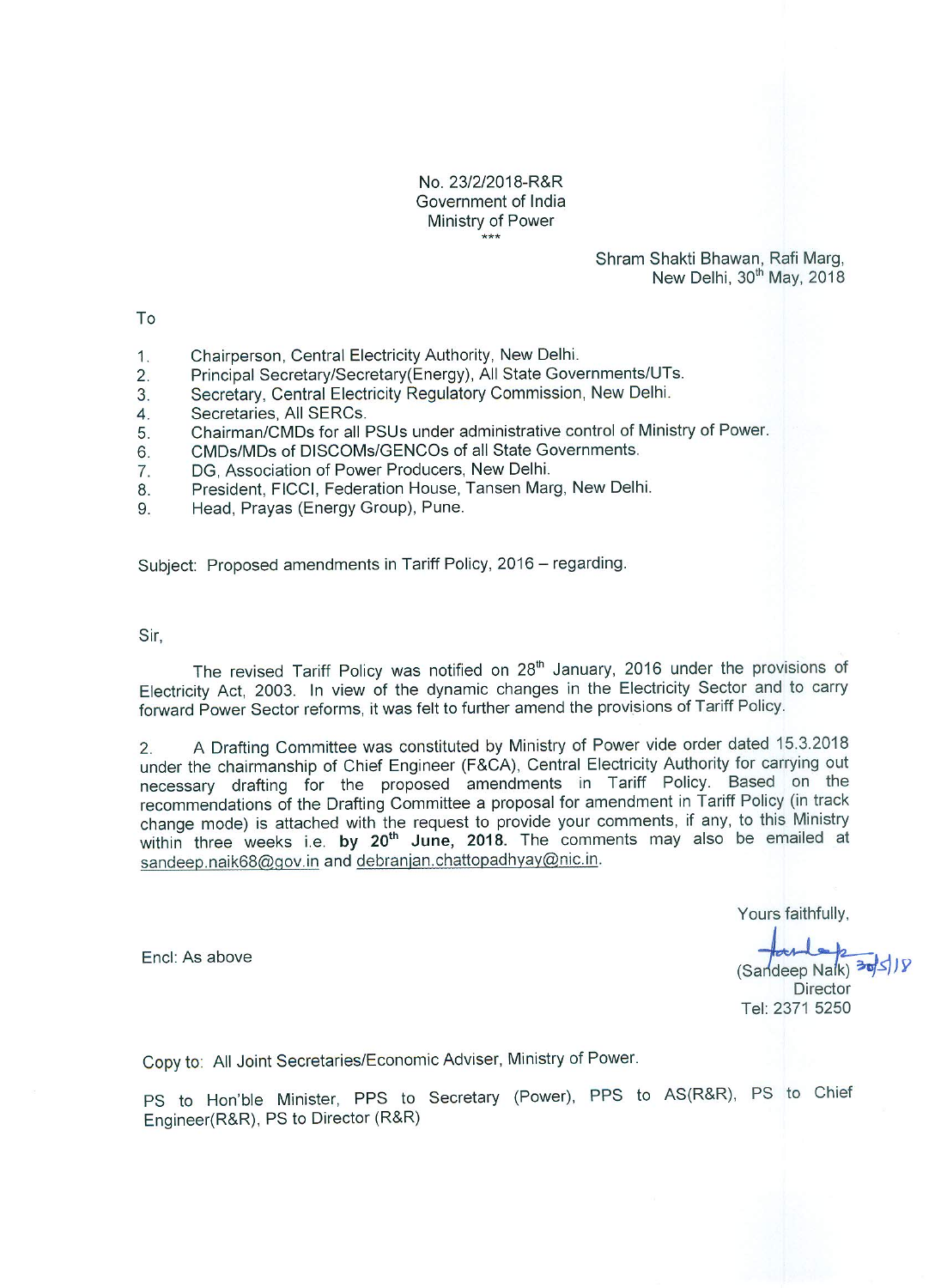As on 30.05.2018

# **MINISTRY OF POWER RESOLUTION**

New Delhi, the 28<sup>th</sup>January, 2016

## **TARIFF POLICY**

### **No. 23/2/2005-R&R (Vol-IX).**

#### **1.0 INTRODUCTION**

1.1. In compliance with section 3 of the Electricity Act 2003, the Central Government notified the Tariff Policy on  $6<sup>th</sup>$  January, 2006. Further amendments to the Tariff Policy were notified on 31<sup>st</sup> March, 2008, 20<sup>th</sup> January, 2011 and 8<sup>th</sup> July, 2011. In exercise of powers conferred under section 3(3) of Electricity Act, 2003, the Central Government hereby notifies the revised Tariff Policy to be effective from the date of publication of this resolution in the Gazette of India.

**Notwithstanding** Anything done or any action taken or purported to have been done or taken under the provisions of the Tariff Policy notified on  $6<sup>th</sup>$  January, 2006 and amendments made thereunder, shall, in so far as it is not inconsistent with this Policy, be deemed to have been done or taken under provisions of this revised policy.

- 1.2. The National Electricity Policy has set the goal of adding new generation capacity and enhancing per capita availability of electricity per year to not only eliminate energy and peaking shortages but to also have a spinning reserve as specified by the Central Electricity Authority. Development of the power sector has also to meet the challenge of providing access **for to** affordable electricity to all households in next five years.
- 1.3. It is therefore essential to attract adequate investments in the power sector by providing appropriate return on investment **as budgetary resources of the Central and State Governments are incapable of providing the requisite funds.** It is equally necessary to ensure availability of electricity to different categories of consumers at reasonable rates for achieving the objectives of rapid economic development of the country and improvement in the living standards of the people.
- 1.4. Balancing the requirement of attracting adequate investments to the sector and that of ensuring reasonability of user charges for the consumers is the critical challenge for the regulatory process. Accelerated development of the power sector and its ability to attract necessary investments calls for, inter alia, consistent regulatory approach across the country. Consistency in approach becomes all the more necessary considering the large number of States and the diversities involved.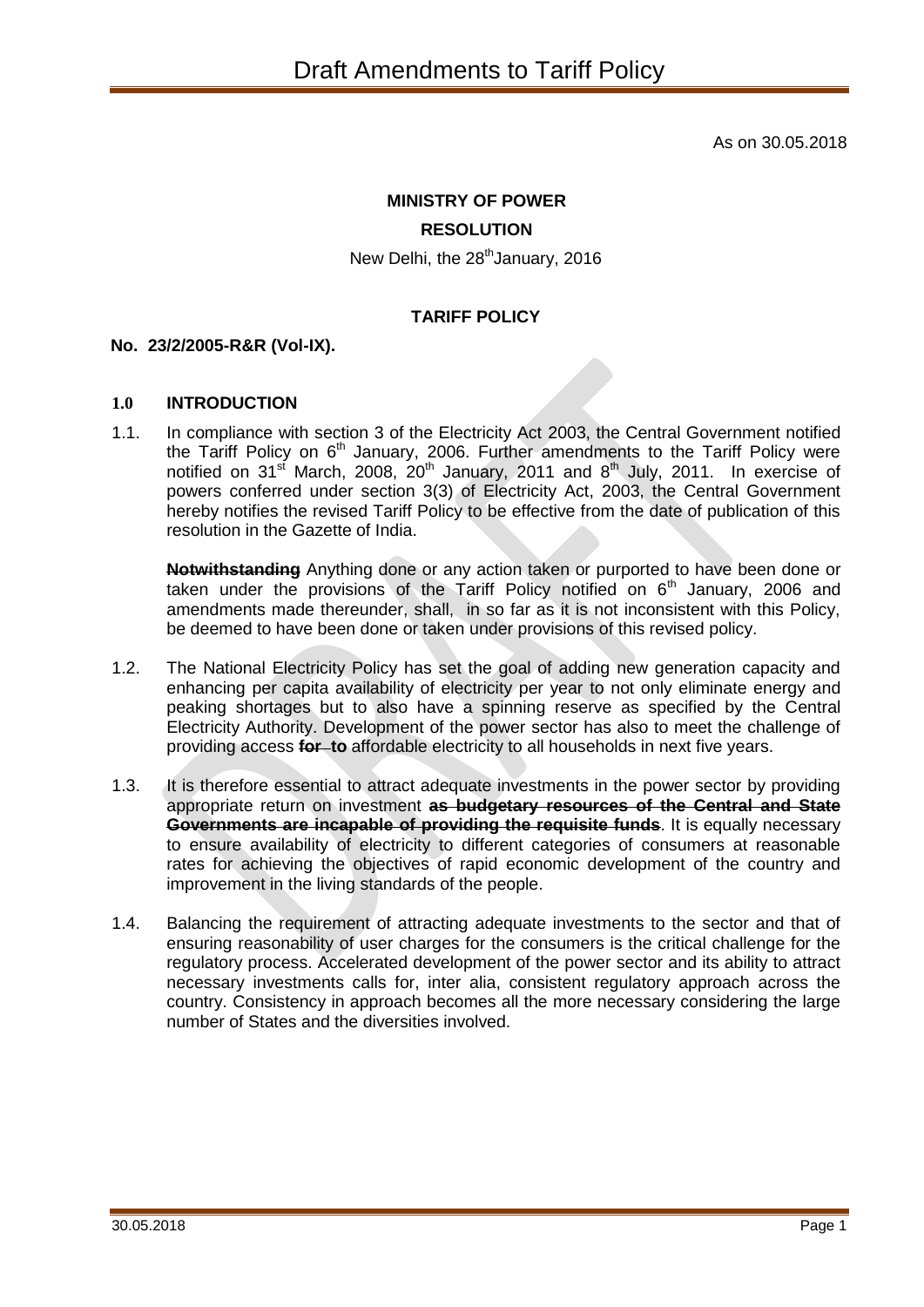### **2.0 LEGAL POSITION**

- 2.1 Section 3(1) of the Electricity Act, 2003 empowers the Central Government to formulate the tariff policy. Section 3(3) of the Act enables the Central Government to review or revise the tariff policy from time to time.
- 2.2 **The** Central Electricity Regulatory Commission (CERC) and State Electricity Regulatory Commissions (SERCs) shall be guided by the tariff policy in discharging their functions including framing the regulations.
- 2.3 **The State** Regulatory Commissions shall be guided by the principles and methodologies specified by the Central Commission for determination of tariff applicable to generating companies and transmission licensees.
- 2.4 The Forum of Regulators has been constituted by the Central Government under the provisions of the Act **which would, inter alia**, **to** facilitate consistency in approach **specially in the area of distribution across the country**.

#### **3.0 EVOLUTION OF THE POLICY**

The tariff policy has been evolved in consultation with the State Governments, the Central Electricity Authority (CEA), the Central Electricity Regulatory Commission and various stakeholders.

### **4.0 OBJECTIVES OF THE POLICY**

The objectives of this tariff policy are to:

- (a) Ensure availability of electricity to consumers at reasonable and competitive rates;
- (b) Ensure financial viability of the sector and attract investments;
- (c) Promote transparency, consistency and predictability in regulatory approaches across jurisdictions and minimize perceptions of regulatory risks;
- (d) Promote competition, efficiency in operations and improvement in quality of supply;
- (e) Promote generation of electricity from Renewable sources;
- (f) Promote Hydroelectric Power generation including Pumped Storage Projects (PSP) to provide adequate peaking reserves, reliable grid operation and integration of variable renewable energy sources;
- (g) Evolve a dynamic and robust electricity infrastructure for better consumer services;
- (h) Facilitate supply of adequate and uninterrupted power to all categories of consumers;
- (i) Ensure creation of adequate capacity including reserves in generation, transmission and distribution in advance, for reliability of supply of electricity to consumers.

#### **5.0 GENERAL APPROACH TO TARIFF**

5.1 Introducing competition in different segments of the electricity industry is one of the key features of the Electricity Act, 2003. Competition will lead to significant benefits to consumers through reduction in capital costs and also efficiency of operations. It will also facilitate the price to be determined competitively. The Central Government has already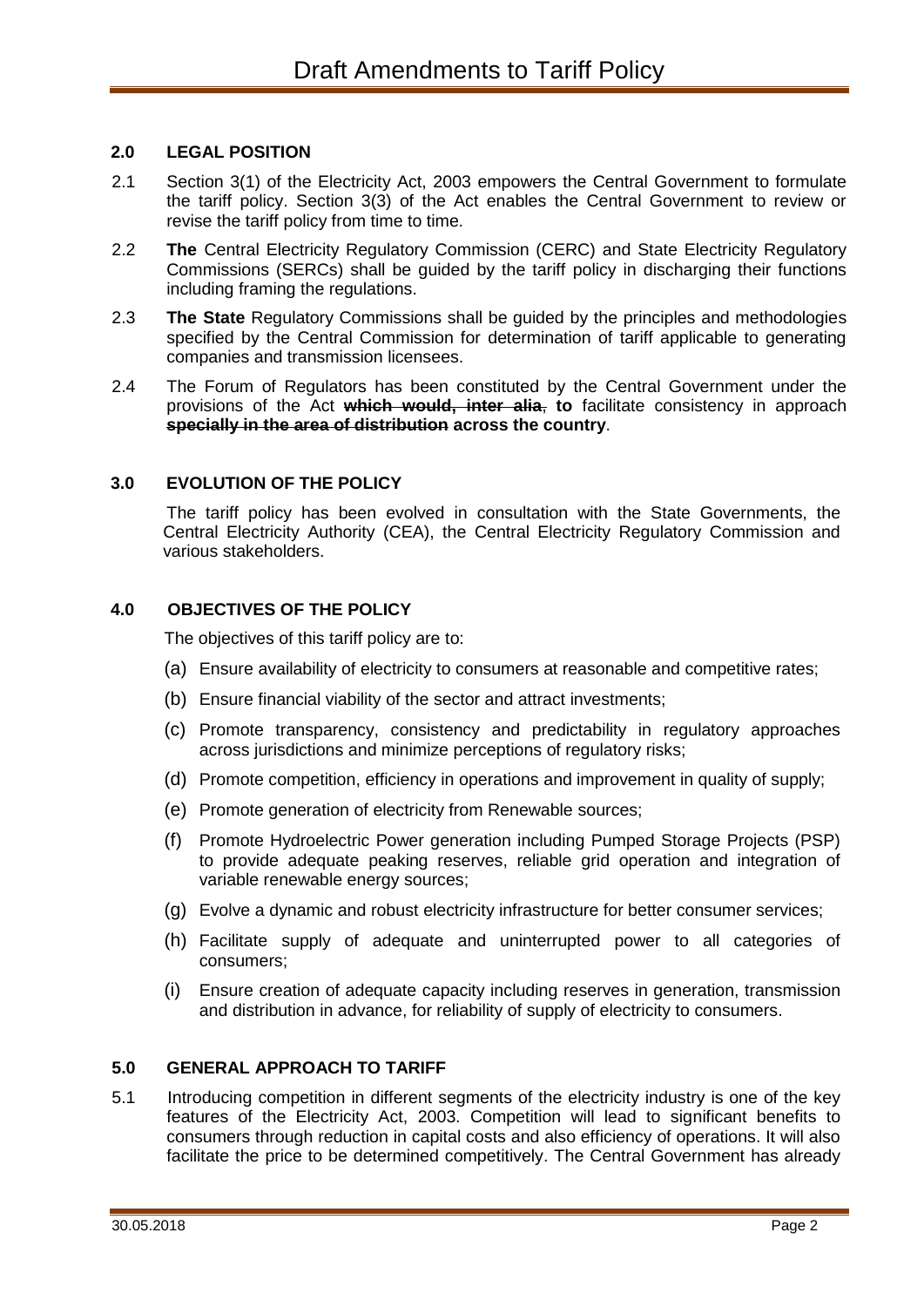issued detailed guidelines for tariff based bidding process for procurement of electricity by distribution licensees.

5.2 All future requirement of power should continue to be procured competitively by distribution licensees except in cases of expansion of existing projects or where there is a company owned or controlled by the State Government **or Central Government** as an identified developer **and** where regulators will need to resort to tariff determination based on norms provided that expansion of generating capacity by private developers for this purpose would be restricted to one time addition of not more than 100% of the existing capacity**.**

Provided further that the Appropriate Commission, as defined in the Electricity Act, 2003, shall ensure that in case of expansion of such projects, the benefit of sharing of infrastructure of existing project and efficiency of new technology is passed on to consumers through tariff.

Provided also that the State Government can notify a policy to encourage investment in the State by allowing setting up of generating plants, including from renewable energy sources out of which a maximum of 35% of the installed capacity can be procured by the Distribution Licensees of that State for which the tariff may be determined under Section 62 of the Electricity Act, 2003.

Provided that notwithstanding the provision contained in para 5.11(j) of the policy, the tariff for such 35% of the installed capacity shall be determined by SERC.

However, the 15% of power outside long term PPAs allowed under para 5.7.1 of National Electricity Policy shall not be included in 35% allowed to be procured by Distribution Licensees of the State.

5.3 The tariff of all new **generation and** transmission projects of company owned or controlled by the Central Government shall continue to be determined on the basis of competitive bidding as per the Tariff Policy notified on  $6<sup>th</sup>$  January, 2006 unless otherwise specified by the Central Government on case to case basis.

Intra-state transmission projects shall be developed by State Government through competitive bidding process for projects costing above a threshold limit which shall be decided by the SERCs.

5.4 The Central Electricity Regulatory Commission in consultation with Central Electricity Authority and other stakeholders shall frame within six months, regulations for determination of tariff for generation of electricity from projects using coal washery rejects. These regulations shall also be followed by State Electricity Regulatory Commissions.

Provided that procurement of power from coal washery rejects based projects developed by Central/State PSUs, Joint Venture between Government Company and Company other than Government Company in which shareholding of company other than Government Company either directly or through any of its subsidiary company or associate company shall not be more than 26% of the paid up share capital, can be done under Section 62 of the Act.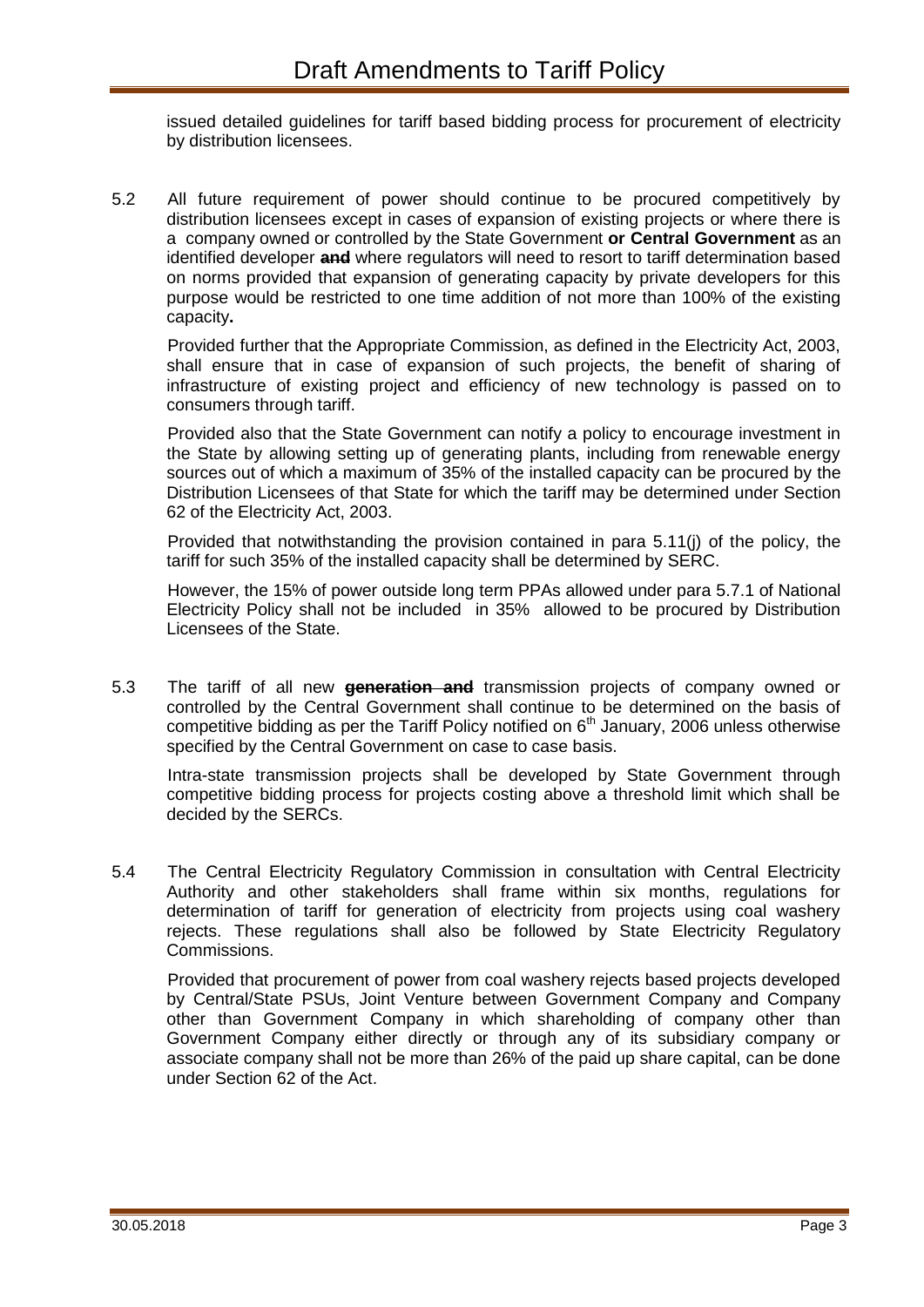- 5.5 The developer of a hydroelectric project, including Pumped Storage Plant (PSP), would have the option of getting the tariff determined by the Appropriate Commission for the power to be sold through long term Power Purchase Agreements (PPAs) on the basis of performance based cost of service regulations if the following conditions are fulfilled:
	- a) The Appropriate Commission is satisfied that the project site has been allotted to the developer by the concerned State Government after following a transparent two stage process. The first stage should be for prequalification on the basis of criteria of financial strength, past experience of developing infrastructure projects of similar size, past track record of developing projects on time and within estimated costs, turnover and ability to meet performance guarantee etc. In the second stage, bids are to be called on the basis of only one single quantifiable parameter, such as, additional free power in excess of percentage of free power, as notified by the Central Government, equity participation offered to the State Government, or any other parameter to be notified by the Central Government from time to time.
	- b) Concurrence of CEA (if required under Section 8 of the Act), financial closure, award of work and long term Power Purchase Agreement (PPA) (of the duration of 35 years or more) of the capacity specified in (c) below with distribution licensees are completed. by 15.08.2022.
	- c) Long term PPA is firmed up for 60% or more of the total saleable design energy, balance being allowed for merchant sale.

Provided that distribution licensees can extend the duration of long term PPA beyond 35 years for a further period of 15 years at the existing terms and conditions subject to the approval of Appropriate Commission.

Provided further that nothing contained in this clause shall apply to Pumped Storage Plants (PSP).

- d) The time period for commissioning of all the units of the project shall be fixed at four years **or a period specified in the Hydro policy,** from the date of approval of the commissioning schedule by the Appropriate Commission. However, the Appropriate Commission may, after recording reasons in writing, fix longer time period for hydroelectric projects (reservoir as well as run-of- river projects) of more than 100 MW capacity. Agreed timelines to achieve the fixed commissioning schedule along with penalty for delay shall be decided by the Appropriate Commission in consultation with the Central Electricity Authority. The Appropriate Commission shall allow pass through the Interest During Construction (IDC) and Financing Cost (FC) only up to the period of delay not attributable to the developer, as approved by the CEA.
- e) Award of contracts for supply of equipment and construction of the project, either through a turnkey or through well-defined packages, are done on the basis of international competitive bidding.
- 5.6 Notwithstanding anything contained in Para 5.5 above, **where sites are allotted for development by the Centre/ State Government to Public Sector Undertakings or where** the developers of hydroelectric projects of more than 100 MW design capacity for which sites have been awarded earlier by following a transparent process and on the basis of pre-determined set of criteria would have the option of getting the tariff determined by the Appropriate Commission for the power to be sold through long term PPA on the basis of cost plus under Section 62 of the Act.
- 5.7 In case of projects covered under Para 5.5 and 5.6, the Appropriate Commission shall determine tariff ensuring the following: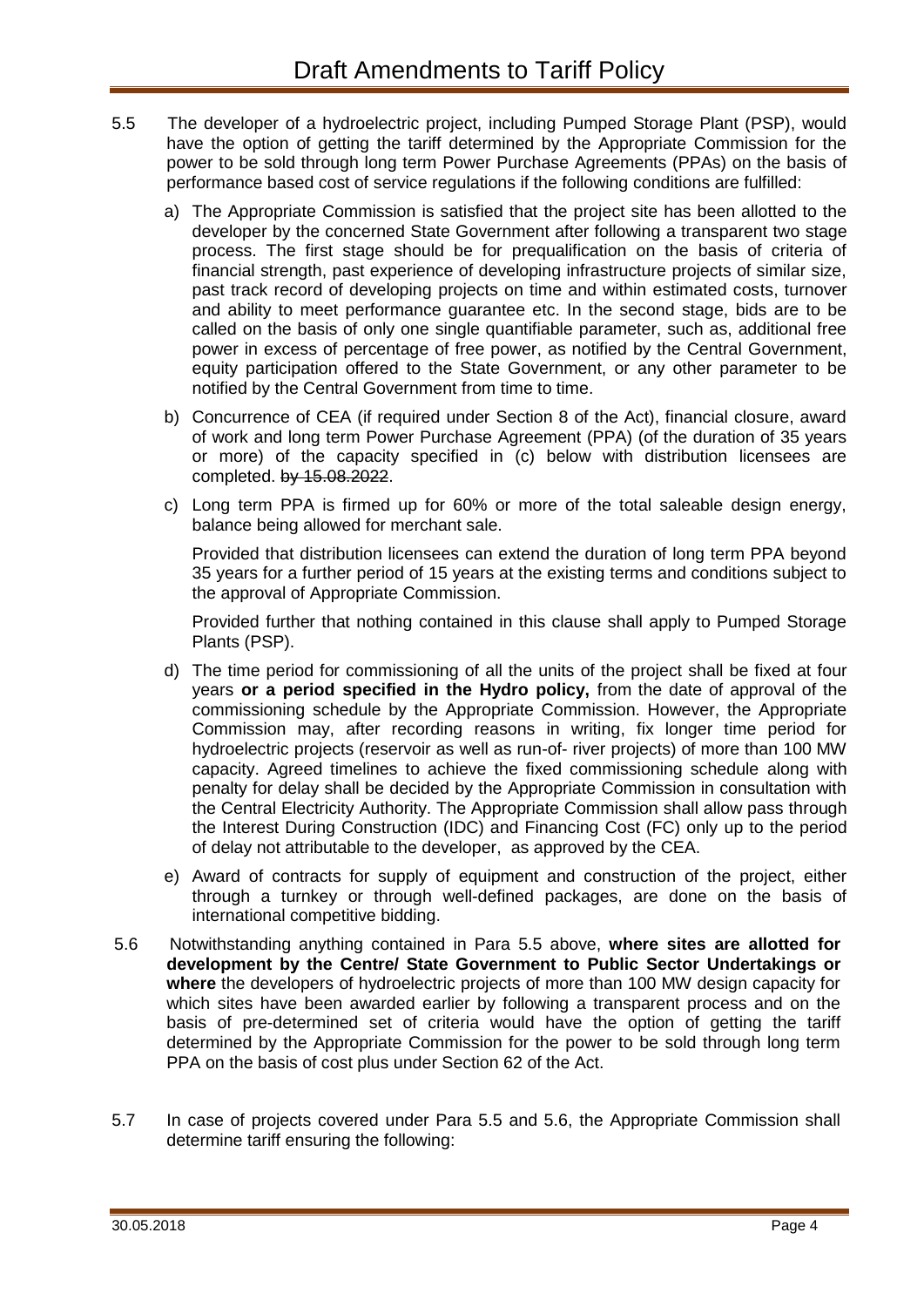- (i) Any expenditure incurred or committed to be incurred by the project developer for getting **the** project site allotted (except free power as notified) would neither be included in the project cost, nor any such expenditure shall be passed through in tariff.
- (ii) The project cost shall include the cost of the approved R&R plan of the Project which shall be in conformity with the following:
	- a) the National Rehabilitation & Resettlement Policy currently in force;
	- b) the R&R package as enclosed at appendix.
- (iii) Annual fixed charges shall be taken pro-rata to the saleable design energy tied up on the basis of long term PPAs with respect to total saleable design energy. The total saleable design energy shall be arrived at by deducting the following from the design energy at the bus bar:
	- a) Free power as notified by the Central Government from time to time for the host State and the riparian State and percentage for contribution towards Local Area Development Fund as constituted by the State Government. This free power may be suitably staggered as decided by the State Government.
	- b) Energy corresponding to 100 units of electricity to be provided free of cost every month to every Project Affected Family notified by the State Government to be offered through the concerned distribution licensee in the designated resettlement area/projects area for a period of ten years from the date of commissioning.
- 5.8 The Appropriate Commission shall provide for suitable regulatory framework for incentivizing the developers of Hydro Electric Projects (HEPs) for using long-term financial instruments in order to reduce the tariff burden in the initial years.
- 5.9 The real benefits of competition would be available only with the emergence of appropriate market conditions. Shortages of power supply will need to be overcome. Multiple players will enhance the quality of service through competition. All efforts will need to be made to bring power industry to this situation as early as possible in the overall interests of consumers. Transmission and distribution, i.e. the wires business is internationally recognized as having the characteristics of a natural monopoly where there are inherent difficulties in going beyond regulated returns on the basis of scrutiny of costs.
- 5.10 Consumer interest is best served in ensuring viability and sustainability of the entire value chain viz., generation, transmission and distribution of electricity, while at the same time facilitating power supply at reasonable rate to consumers. The financial turnaround/restructuring plans are approved by the Appropriate Government from time to time to achieve this objective. The Appropriate Government as well as the Appropriate Commission while implementing such plans shall ensure viability of the generation, transmission and distribution in terms of recovery of all prudent costs.
- 5.11 **Tariff policy lays down** The following framework **is laid down** or performance based cost of service regulation in respect of aspects common to generation, transmission as well as distribution. These shall not apply to competitively bid projects as referred to in para 6.1 and para 7.1 (6). Sector specific aspects are dealt with in subsequent sections.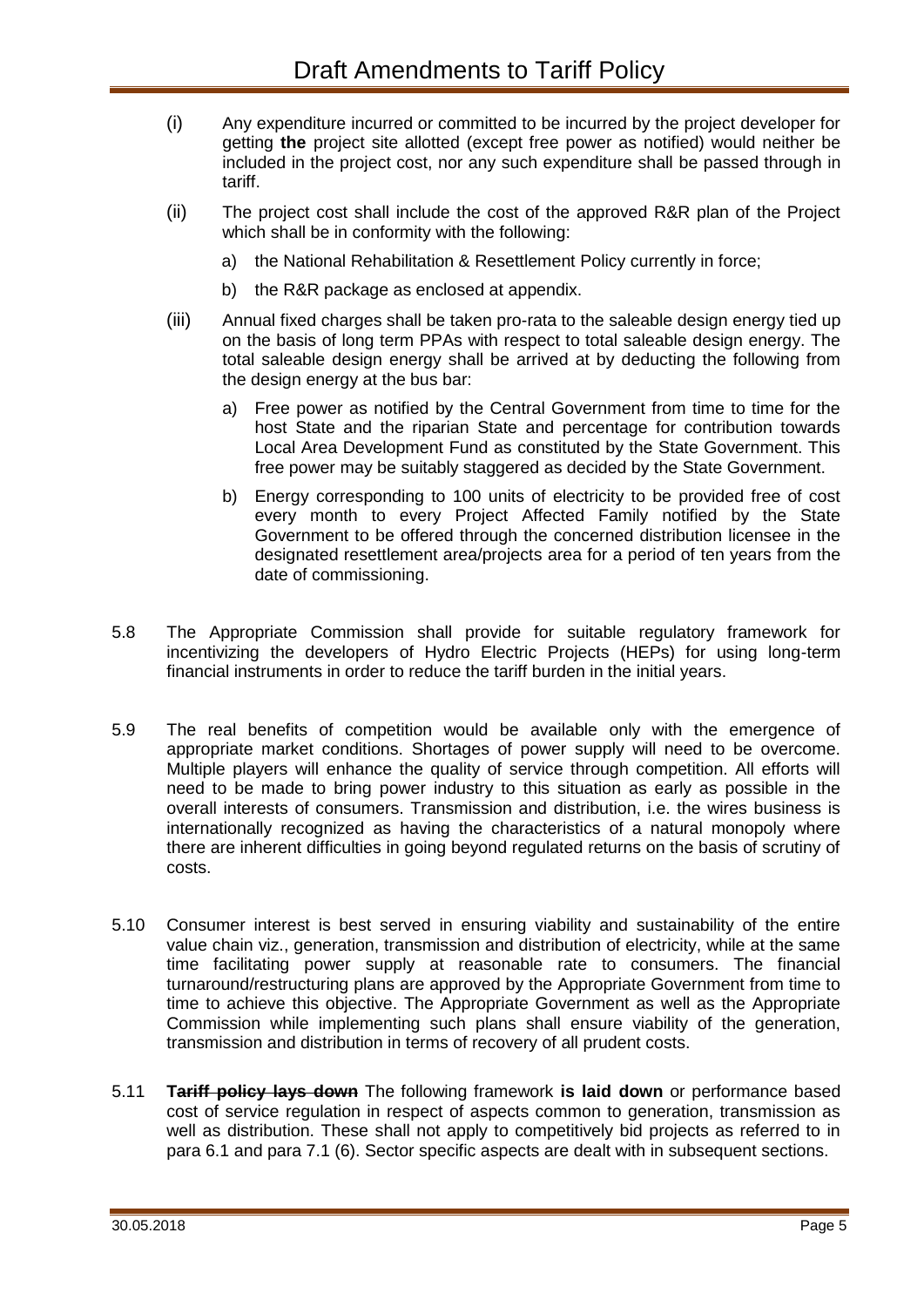### **a) Return on Investment**

Balance **needs to may** be maintained between the interests of consumers and the need for investments while laying down rate of return. Return should attract investments at par with, if not in preference to, other sectors so that the electricity sector is able to create adequate capacity. The rate of return should be such that it allows generation of reasonable surplus for growth of the sector.

The Central Commission **would will** notify, from time to time, the rate of return on equity for generation and transmission projects keeping in view the assessment of overall risk and the prevalent cost of capital which shall be followed by the SERCs also. The rate of return notified by CERC for transmission may be adopted by the SERCs for distribution with appropriate modification taking into view the risks involved. For uniform approach in this matter, it would be desirable to arrive at a consensus through the Forum of Regulators.

While allowing the total capital cost of the project, the Appropriate Commission **would will** ensure that these are reasonable. **and** To achieve this objective, requisite benchmarks on capital costs **should shall** be evolved by the Regulatory Commissions. The Central Commission may adopt either Return on Equity or Return on Capital approach whichever is considered better in the interest of the consumers.

The State Commission may consider 'distribution and supply margin' as basis for allowing returns in the distribution business at an appropriate time. The State Commission may also consider price cap regulation based on comprehensive study. The Forum of Regulators should evolve a comprehensive approach in this regard. The considerations while preparing such an approach would, inter-alia, include issues such as reduction in Aggregate Technical and Commercial losses, improving the standards of performance and reduction in cost of supply.

### **b) Equity Norms**

For financing of future capital cost of projects, a Debt: Equity ratio of 70:30 **should shall** be adopted. Promoters **would will** be free to have higher quantum of equity investments. The equity in excess of this norm should be treated as loans advanced at the weighted average rate of interest and for a weighted average tenor of the long term debt component of the project after ascertaining the reasonableness of the interest rates and taking into account the effect of debt restructuring done, if any. In case of equity below the normative level, the actual equity would be used for determination of Return on Equity in tariff computations.

#### **c) Depreciation**

The Central Commission may notify the rates of depreciation in respect of generation and transmission assets**.** The depreciation rates so notified would also be applicable for distribution assets with appropriate modification as may be evolved by the Forum of Regulators.

Provided that the Appropriate Commission shall specify, for the purpose of tariff determination, a upper ceiling of the rate of depreciation to be applicable during the useful life of the project and the developer shall have the option of indicating, while seeking approval for tariff, lower rate of depreciation subject to the aforesaid ceiling.

The rates of depreciation so notified would be applicable for the purpose of tariffs as well as accounting.

There should be no need for any advance against depreciation.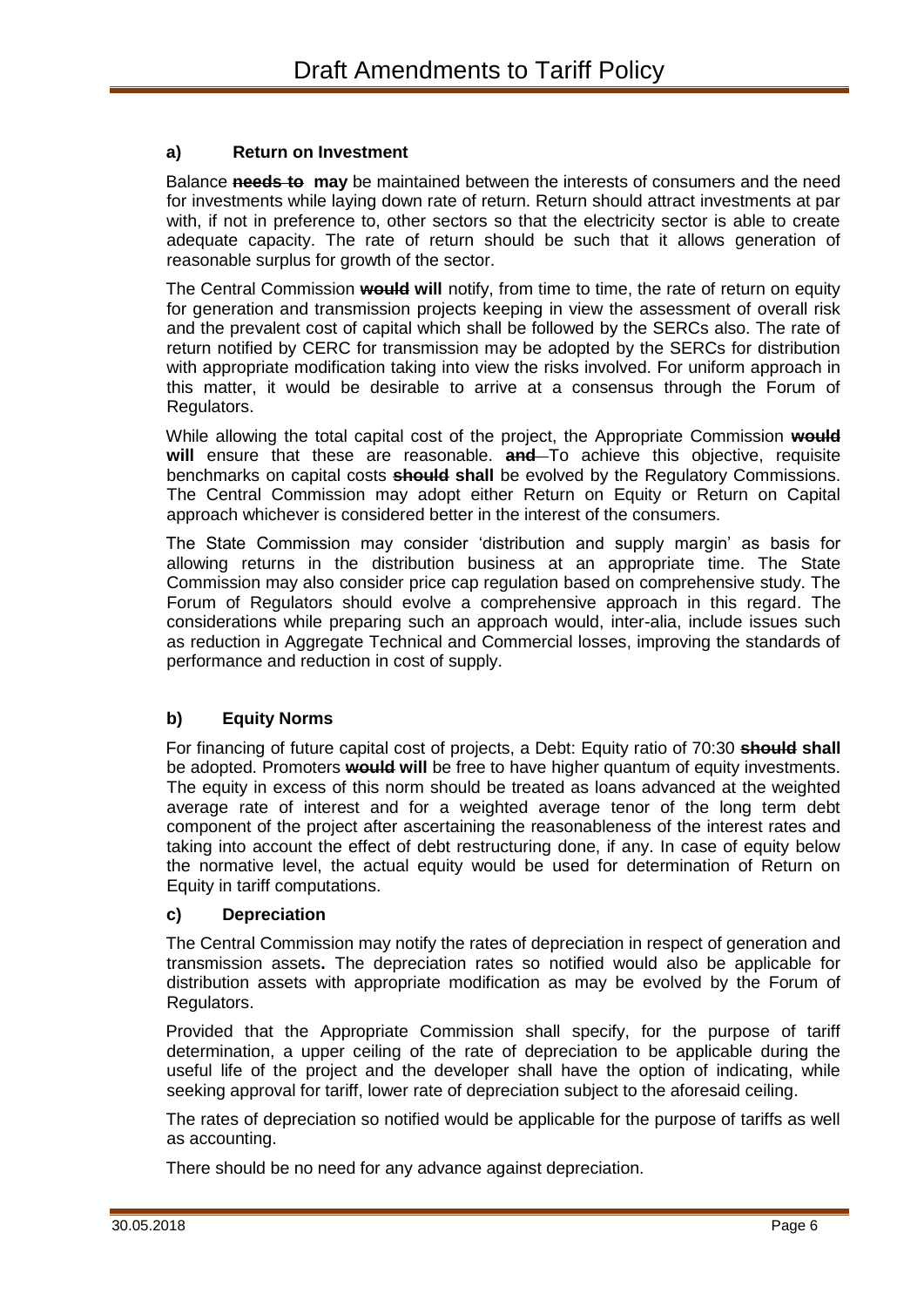Benefit of reduced tariff after the assets have been fully depreciated **should shall** remain available to the consumers.

Notwithstanding the above, power from those plants of a generating company, where either whose PPAs have expired or plants have completed their useful life, may be bundled with power from renewable generating plants to be set up through the process of bidding or for which the equipment for setting up such plant is procured through competitive bidding. In such cases, power from such plants can be reallocated to beneficiaries purchasing power from renewable energy generating plants on the principles to be decided by Appropriate Government. The Obligated Entities which finally buy such power shall account towards their renewable purchase obligation to the extent of power bought from renewable energy generating plants.

The scheduling and despatch of such conventional and renewable generating plants shall be done separately.

### **d) Cost of Debt**

Structuring of debt, including its tenure, with a view to reducing the tariff should be encouraged. Savings in costs on account of subsequent restructuring of debt should be suitably incentivised by the Regulatory Commissions keeping in view the interests of the consumers.

### **e) Cost of Management of Foreign Exchange Risk**

Foreign exchange variation risk shall not be a pass through. However, appropriate costs of hedging and swapping to take care of foreign exchange variations should be allowed for debt obtained in foreign currencies. This provision would be relevant only for the projects where tariff has not been determined on the basis of competitive bids.

### **f) Operating Norms**

Suitable performance norms of operations together with incentives and disincentives **would need to shall** be evolved along with appropriate arrangement for sharing the gains of efficient operations with the consumers. Except for the cases referred to in para 5.11(h)(2), the operating parameters in tariffs should be at "normative levels" only and not at "lower of normative and actuals". This is essential to encourage better operating performance. The norms should be efficient, relatable to past performance, capable of achievement and progressively reflecting increased efficiencies and may also take into consideration the latest technological advancements, fuel, vintage of equipments, nature of operations, level of service to be provided to consumers etc. Continued and proven inefficiency must be controlled and penalized.

The Central Commission would, in consultation with the Central Electricity Authority, notify operating norms from time to time for generation and transmission. The SERC **would will** adopt these norms. In cases where operations have been much below the norms for many previous years, the SERCs may fix relaxed norms suitably and draw a transition path over the time for achieving the norms notified by the Central Commission, or phase them out in accordance with the norms specified by the Authority in this regard.

Operating norms for distribution networks **would shall** be notified by the concerned SERCs. For uniformity, the Forum of Regulators should evolve model guidelines taking into consideration the state specific distinctive features.

#### **g) Renovation and Modernization**

Renovation and modernization of generation plants (including repowering of wind generating plants) need to be encouraged for higher efficiency levels even though they may have not completed their useful life. This shall not include periodic overhauls. A Multi-Year Tariff (MYT) framework may be prescribed which should also cover capital investments necessary for renovation and modernization and an incentive framework to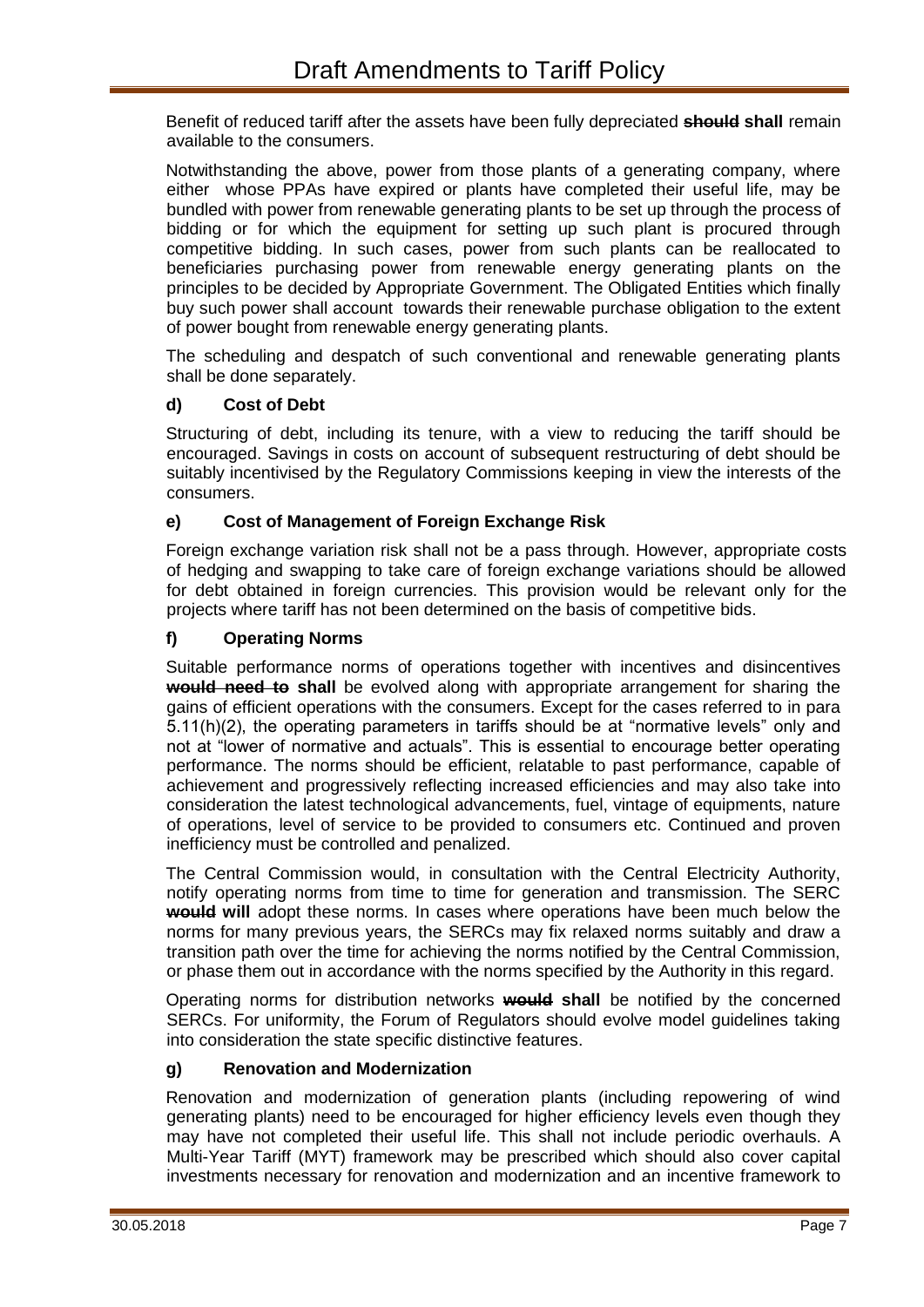share the benefits of efficiency improvement between the utilities and the beneficiaries with reference to revised and specific performance norms to be fixed by the Appropriate Commission. Appropriate capital costs required for predetermined efficiency gains and/or for sustenance of high level performance would need to be assessed by the Appropriate Commission.

### **h) Multi Year Tariff**

- 1) Section 61 of the Act states that the Appropriate Commission for determining the terms and conditions for the determination of tariff shall be guided, inter-alia, by Multi-Year Tariff (MYT**)** principles. The framework should feature a five-year control period. The initial control period may, however, be of 3 year duration for transmission and distribution if deemed necessary by the Regulatory Commission on account of data uncertainties and other practical considerations. In cases of lack of reliable data, the Appropriate Commission may state assumptions in MYT for first control period and a fresh control period may be started as and when more reliable data becomes available.
- 2) In cases where operations have been much below the norms for many previous years, the initial starting point in determining the revenue requirement and the improvement trajectories should be recognized at "relaxed" levels and not the "desired" levels. Suitable benchmarking studies may be conducted to establish the "desired" performance standards. Separate studies may be required for each utility to assess the capital expenditure necessary to meet the minimum service standards.
- 3) Once the revenue requirements are established at the beginning of the control period, the Regulatory Commission should focus on regulation of outputs and not the input cost elements. At the end of the control period, a comprehensive review of performance may be undertaken.
- 4) Uncontrollable costs should be recovered speedily to ensure that future consumers are not burdened with past costs. Uncontrollable costs would include (but not limited to) fuel costs, costs on account of inflation, taxes and cess, variations in power purchase unit costs including on account of adverse natural events.
- 5) Clear guidelines and regulations on information disclosure may be developed by the Regulatory Commissions. Section 62 (2) of the Act empowers the Appropriate Commission to require licensees to furnish separate details, as may be specified in respect of generation, transmission and distribution for determination of tariff.

### **(i) Benefits under Clean Development Mechanism** (CDM)

Tariff fixation for all electricity projects (generation, transmission and distribution) that result in lower Green House Gas (GHG) emissions than the relevant base line should take into account the benefits obtained from the Clean Development Mechanism (CDM) into consideration, in a manner so as to provide adequate incentive to the project developers.

### **(j) Composite Scheme**

Sub-section (b) of Section 79(1) of the Act provides that Central Commission shall regulate the tariff of generating company, if such generating company enters into or otherwise have a composite scheme for generation and sale of electricity in more than one State.

Explanation: The composite scheme as specified under section 79(1) of the Act shall mean a scheme by a generating company for generation and sale of electricity in more than one State, having signed long-term or medium-term PPA prior to the date of commercial operation of the project (the COD of the last unit of the project will be deemed to be the date of commercial operation of the project) for sale of atleast 10% of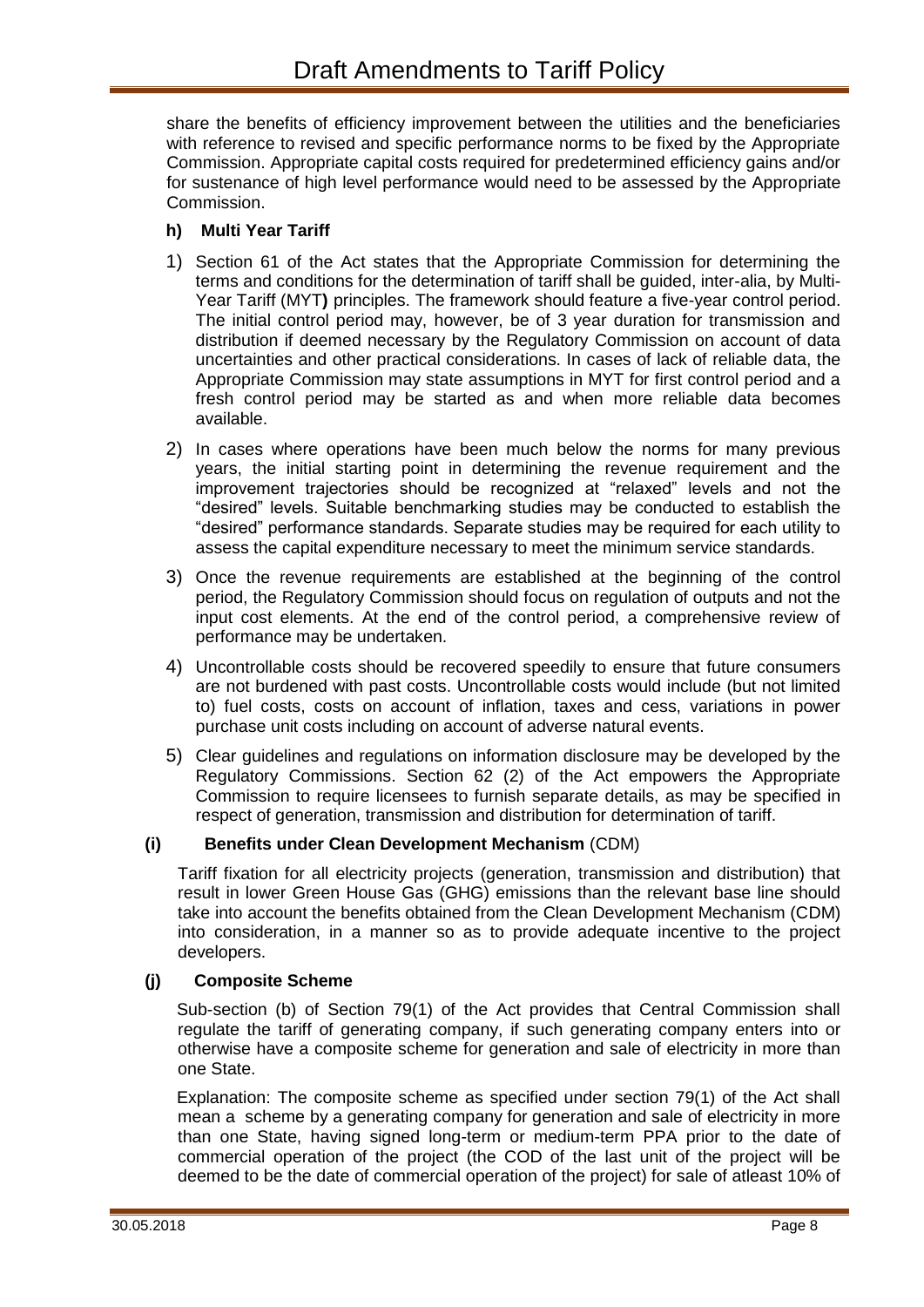the capacity of the project to a distribution licensee outside the State in which such project is located.

5.12 While it is recognized that the State Governments have the right to impose duties, taxes, cess on sale or consumption of electricity, these could potentially distort competition and optimal use of resources especially if such levies are used selectively and on a nonuniform basis.

In some cases, the duties etc. on consumption of electricity is linked to sources of generation (like captive generation) and the level of duties levied is much higher as compared to that being levied on the same category of consumers who draw power from grid. Such a distinction is invidious and inappropriate. The sole purpose of freely allowing captive generation is to enable industries to access reliable, quality and cost effective power. Particularly, the provisions relating to captive power plants which can be set up by group of consumers has been brought in recognition of the fact that efficient expansion of small and medium industries across the country will lead to faster economic growth and creation of larger employment opportunities.

For realizing the goal of making available electricity to consumers at reasonable and competitive prices, it is necessary that such duties are kept at reasonable level.

5.13 The Act provides for introduction of open access for consumers of one megawatt and above in a time bound manner. The Regulatory Commissions shall introduce open access for different categories of consumers as per the provisions of the Act.

### **6.0 GENERATION**

Accelerated growth of the generation capacity sector is essential to meet the estimated growth in demand. Adequacy of generation is also essential for efficient functioning of power markets. At the same time, it is to be ensured that new capacity addition should deliver electricity at most efficient rates to protect the interests of consumers. This policy stipulates the following for meeting these objectives.

#### **6.1 Procurement of power**

As stipulated in para 5.1, power procurement for future requirements should be through a transparent competitive bidding mechanism using the guidelines issued by the Central Government from time to time. These guidelines provide for procurement of electricity separately for base load requirements and for peak load requirements. This would facilitate setting up of generation capacities specifically for meeting such requirements.

However, some of the competitively bid projects as per the guidelines dated 19<sup>th</sup> January, 2005 have experienced difficulties in getting the required quantity of coal from Coal India Limited (CIL). In case of reduced quantity of domestic coal supplied by CIL, vis-à-vis the assured quantity or quantity indicated in Letter of Assurance/FSA the cost of imported/market based e-auction coal procured for making up the shortfall, shall be considered for being made a pass through by Appropriate Commission on a case to case basis, as per advisory issued by Ministry of Power vide OM No. FU-12/2011-IPC (Vol-III) dated 31.7.2013.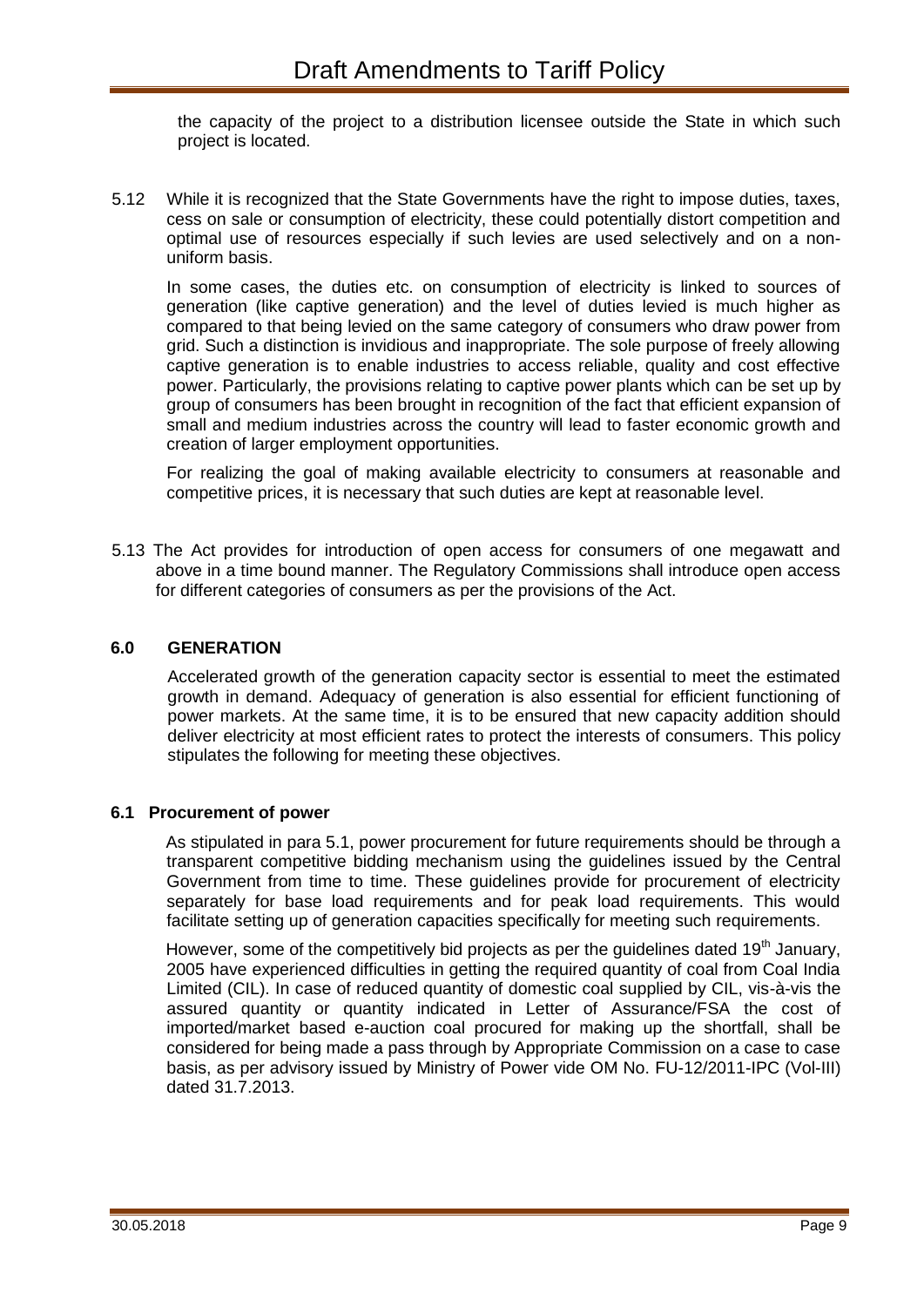### **6.2 Tariff structuring and associated issues**

(1) A two-part tariff structure **should shall** be adopted for all long-term and medium-term contracts to facilitate Merit Order dispatch. According to National Electricity Policy, the Availability Based Tariff (ABT) is also to be introduced at State level. This framework would be extended to generating stations (including grid connected captive plants of capacities as determined by the SERC). The Appropriate Commission shall introduce differential rates of fixed charges for peak and off peak hours for better management of load within a period of two years.

Power stations are required to be available and ready to dispatch at all times. Notwithstanding any provision contained in the Power Purchase Agreement (PPA), in order to ensure better utilization of un-requisitioned generating capacity of generating stations, based on regulated tariff under Section 62 of the Electricity Act 2003, the procurer shall communicate, at least twenty four hours before 00.00 hours of the day when the power and quantum thereof is not requisitioned by it enabling the generating stations to sell the same in the market in consonance with laid down policy of Central Government in this regard. The developer and the procurers signing the PPA would share the gains realized from sale, if any, of such un-requisitioned power in market in the ratio of 50:50, if not already provided in the PPA. Such gain will be calculated as the difference between selling price of such power and fuel charge. It should, however, be ensured that such merchant sale does not result in adverse impact on the original beneficiary(ies) including in the form of higher average energy charge vis-à-vis the energy charge payable without the merchant sale. For the projects under section 63 of the Act, the methodology for such sale may be decided by the Appropriate Commission on mutually agreed terms between procurer and generator or unless already specified in the PPA.

- (2) **The** Power Purchase Agreement should ensure adequate and bankable payment security arrangements to the Generating companies. In case of persisting default on payment of agreed tariff as per PPA in spite of the available payment security mechanisms like letter of credit, escrow of cash flows etc. the generating companies may sell such power to other buyers.
- (3) In case of coal based generating stations, the cost of project will also include reasonable cost of setting up coal washeries, coal beneficiation system and dry ash handling & disposal system.
- (4) After the award of bids, if there is any change in domestic duties, levies, **charges, surcharges,** cess and taxes imposed by Central Government, State Governments/Union Territories or by any Government instrumentality leading to corresponding changes in the cost, the same may be treated as "Change in Law" and may unless provided otherwise in the PPA, be allowed as pass through. **subject to approval of the Appropriate Commission. The Appropriate Commission shall lay down the principle and procedure for the same.**

**Provided further that Appropriate Commission shall also allow and establish mechanism for reimbursement of carrying cost for the period from date of occurrence of change in law and till the approval of Change in law by the Commission.**

**Provided further that in case of dispute in implementation of above procedure, principles the same may be referred to the Appropriate Commission.**

**Provided further that in case of any excess payment made, the same shall be reimbursed at the rate of carrying cost.**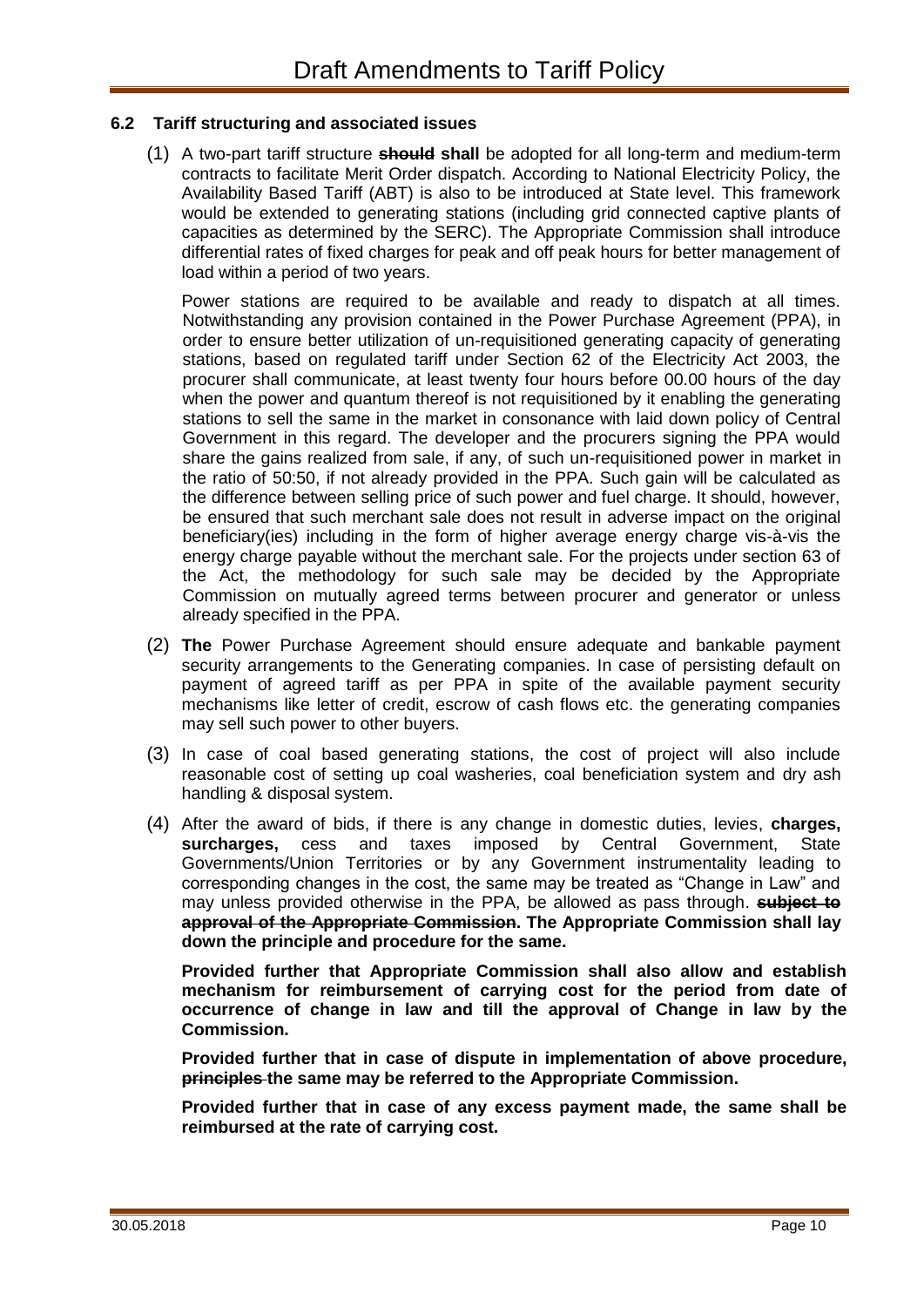(5) The thermal power plant(s) including the existing plants located within 50 km radius of sewage treatment plant of Municipality/local bodies/similar organization shall in the order of their closeness to the sewage treatment plant, mandatorily use treated sewage water produced by these bodies and the associated cost on this account be allowed as a pass through in the tariff. Such thermal plants may also ensure back-up source of water to meet their requirement in the event of shortage of supply by the sewage treatment plant. The associated cost on this account shall be factored into the fixed cost so as not to disturb the merit order of such thermal plant. The shutdown of the sewage treatment plant will be taken in consultation with the developer of the power plant.

### **6.3 Harnessing captive generation**

Captive generation is an important means to making competitive power available. **The** Appropriate Commission should create an enabling environment that encourages captive power plants to be connected to the grid.

Such captive plants could **may** supply surplus power through grid subject to the same regulation as applicable to generating companies. Firm supplies may be bought from captive plants by distribution licensees using the guidelines issued by the Central Government under section 63 of the Act taking into account second proviso of para 5.2 of this Policy.

The prices should be differentiated for peak and off-peak supply and the tariff should include variable cost of generation at actual levels and reasonable compensation for capacity charges.

Wheeling charges and other terms and conditions for implementation should be determined in advance by the respective State Commission, duly ensuring that the charges are reasonable and fair.

Grid connected captive plants could **may** also supply power to non-captive users connected to the grid through available transmission facilities based on negotiated tariffs. Such sale of electricity would **will** be subject to relevant regulations for open access including compliance of relevant provisions of rule 3 of the Electricity Rules, 2005.

#### **6.4 Renewable sources of energy generation including Co-generation from renewable energy sources:**

(i) Pursuant to provisions of section 86(1)(e) of the Act, the Appropriate Commission shall fix a minimum percentage of the total consumption of electricity in the area of a distribution licensee for purchase of energy from renewable energy sources, taking into account availability of such resources and its impact on retail tariffs. Cost of purchase of renewable energy shall be taken into account while determining tariff by SERCs. Long term growth trajectory of Renewable Purchase Obligations (RPOs) will be prescribed by the Ministry of Power in consultation with MNRE.

**Ministry of Power has already issued 'Long term growth trajectory of RPOs' for non-solar as well as solar sources, uniformly for all States/UTs, initially for three years from 2016-17 to 2018-19. Further Trajectory for the period till year 2022 and also further beyond that, if required, shall be notified by the Ministry of Power in consultation with MNRE from time to time. All SERCs will adopt the RPO trajectory issued by Central Government.**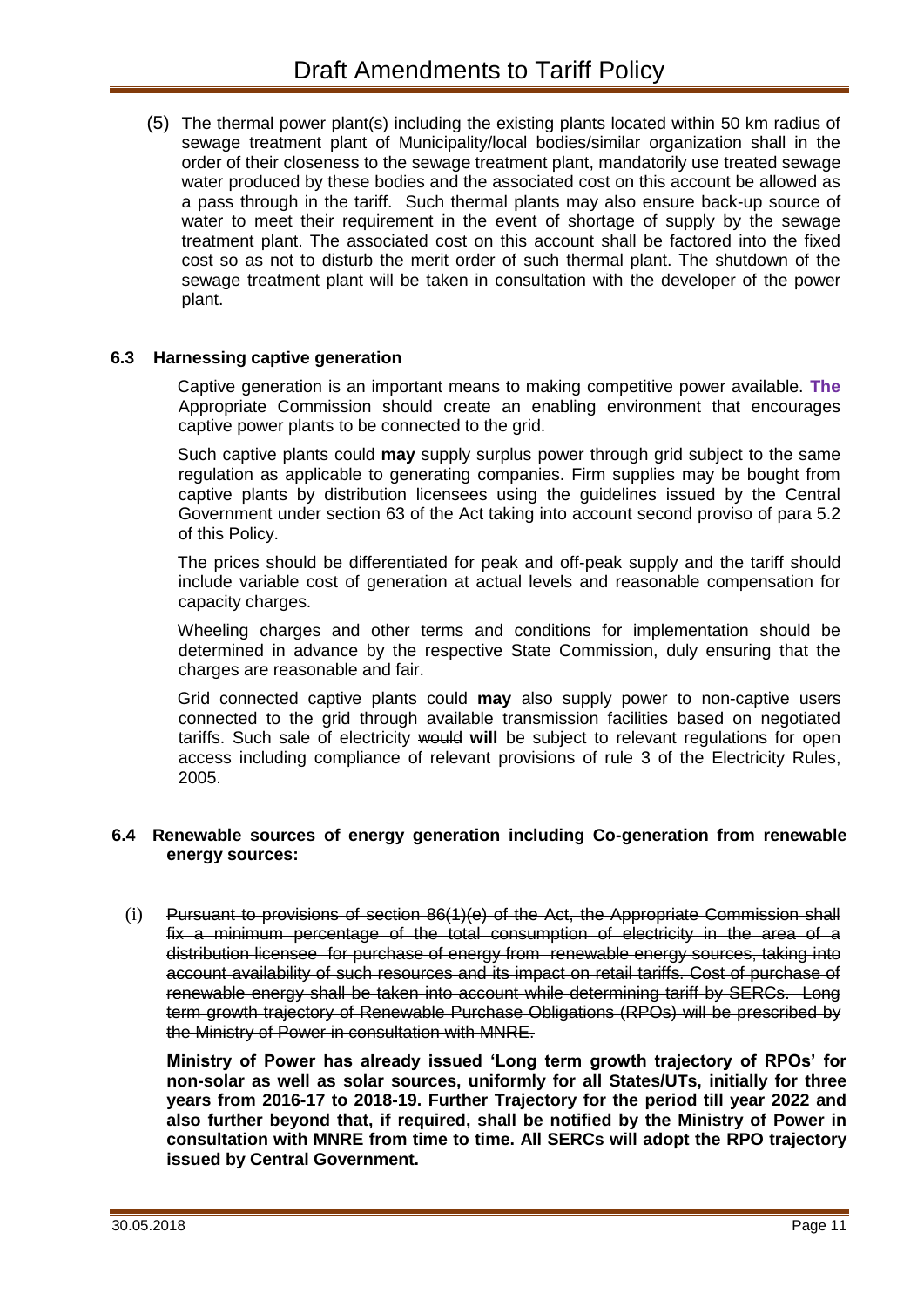**Provided that the applicable base consumption for assessment of RPO requirement and its compliance shall be worked out from total consumption by deducting the consumption from Hydro power.**

**Provided further that in case the obligated entity is an industry with captive generation, the consumption from captive generation from waste heat gases as a byproduct of the industrial process shall also be deducted from total consumption;**

Provided **further** that **in case of consumption from** cogeneration from sources other than renewable sources, **the same** shall not be excluded **from applicability of RPOs to arrive at base consumption for of RPO requirement and compliance.**

**Provided further that the electricity generated and consumed from the waste heat in gas based power plant, shall not be deducted to arrive at base consumption.** 

- (i) **Within the percentage so made applicable, to start with, the SERCs shall also reserve a minimum percentage for purchase of solar energy from the date of notification of this policy which shall be such that it reaches 8% of total consumption of energy, excluding Hydro Power, by March 2022 or as notified by the Central Government from time to time.**
- (ii) Distribution Licensee(s) shall compulsorily procure 100% power produced from all the Waste-to-Energy plants in the State, in the ratio of their procurement of power from all sources including their own, at the tariff determined by the Appropriate Commission under Section 62 of the Act**.**
- (iii) **It is desirable that purchase of energy from renewable sources of energy takes place more or less in the same proportion in different States. To achieve this objective in the current scenario of large availability of such resources only in certain parts of the country, an appropriate mechanism such as Renewable Energy Certificate (REC) would need to be promoted. Through such a mechanism, the renewable energy based generation companies can sell the electricity to local distribution licensee at the rates for conventional power and can recover the balance cost by selling certificates to other distribution companies and obligated entities enabling the latter to meet their renewable power purchase obligations. The REC mechanism should also have a solar specific REC.**
- (iv) **Appropriate Commission may also provide for a suitable regulatory framework for encouraging such other emerging renewable energy technologies by prescribing separate technology based REC multiplier (i.e. granting higher or lower number of RECs to such emerging technologies for the same level of generation). Similarly, considering the change in prices of renewable energy technologies with passage of time, the Appropriate Commission may prescribe vintage based REC multiplier (i.e. granting higher or lower number of RECs for the same level of generation based on year of commissioning of plant).**
- (2) States shall endeavor to procure power from renewable energy sources through competitive bidding to keep the tariff low, except from the waste to energy plants. Procurement of power by Distribution Licensee from renewable energy sources from projects above the notified capacity shall be done through competitive bidding process, from the date to be notified by the Central Government.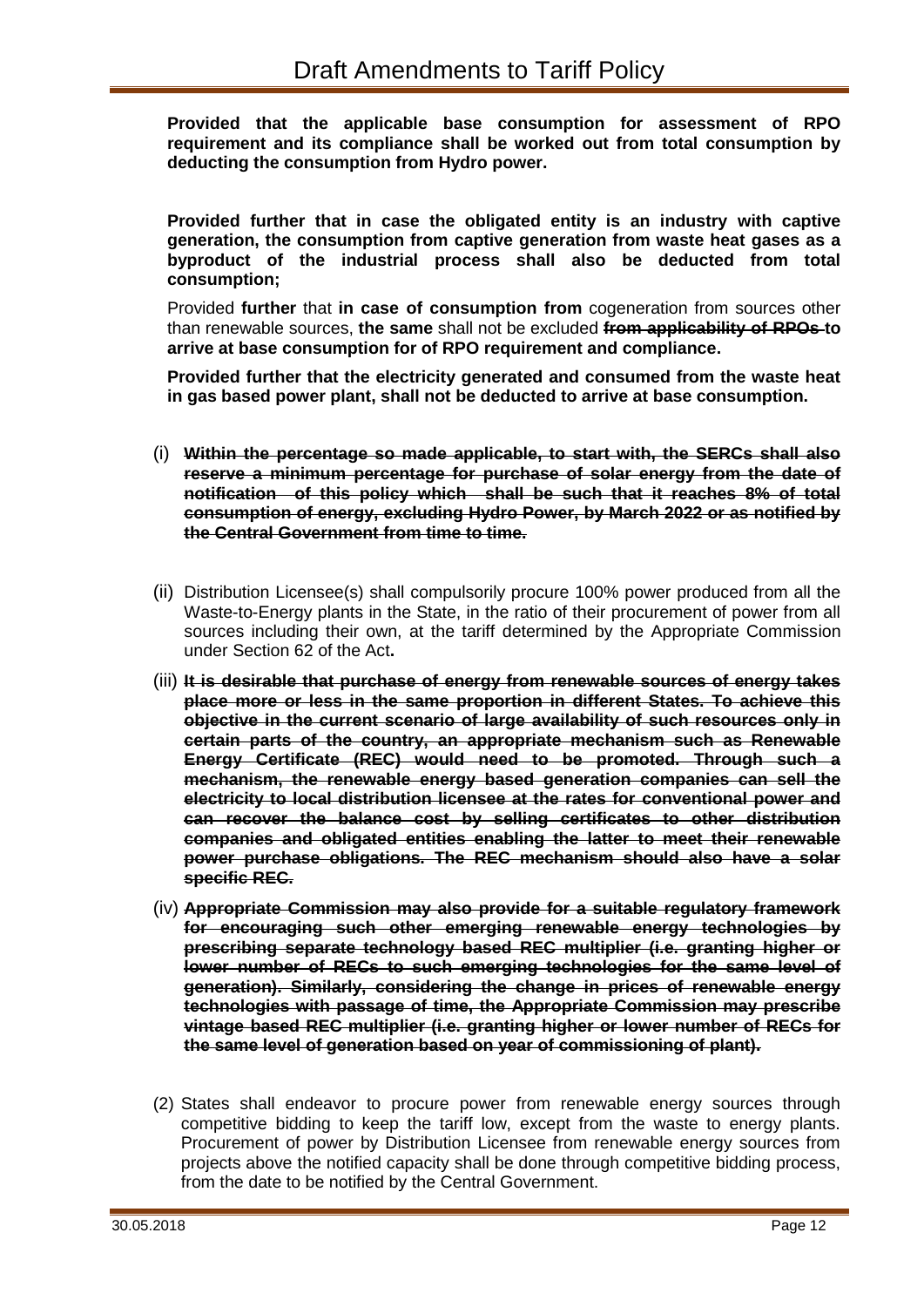However, till such notification, any such procurement of power from renewable energy sources projects may be done under Section 62 of the Electricity Act, 2003. While determining the tariff from such sources, the Appropriate Commission shall take into account the solar radiation and wind intensity which may differ from area to area to ensure that the benefits are passed on to the consumers.

- (3) The Central Commission should lay down guidelines for pricing intermittent power, especially from renewable energy sources, where such procurement is not through competitive bidding. The tariff stipulated by CERC shall act as a ceiling for that category.
- (4) In order to incentivize the Distribution Companies to procure power from renewable sources of energy, the Central Government may notify, from time to time, an appropriate bid-based tariff framework for renewable energy, allowing the tariff to be increased progressively in a back-loaded or any other manner in the public interest during the period of PPA, over the life cycle of such a generating plant. Correspondingly, the procurer of such bid-based renewable energy shall comply with the obligations for payment of tariff so determined.
- (5) In order to promote renewable energy sources, any generating company proposing to establish a coal/lignite based thermal generating station after a specified date shall be required to establish such renewable energy generating capacity or procure and supply renewable energy equivalent to such capacity, as may be prescribed by the Central Government from time to time after due consultation with stakeholders. The renewable energy produced by each generator may be bundled with its thermal generation for the purpose of sale. In case an obligated entity procures this renewable power, then the SERCs will consider the obligated entity to have met the Renewable Purchase Obligation (RPO) to the extent of power bought from such renewable energy generating stations.

Provided further that in case any existing coal and lignite based thermal power generating station, with the concurrence of power procurers under the existing Power Purchase Agreements, chooses to set up additional renewable energy generating capacity, the power from such plant shall be allowed to be bundled and tariff of such renewable energy shall be allowed to be pass through by the Appropriate Commission. The Obligated Entities who finally buy such power shall account towards their renewable purchase obligations.

Provided also that scheduling and despatch of such conventional and renewable generating plants shall be done separately.

- (6) In order to further encourage renewable sources of energy, no inter-State transmission charges and losses may be levied till such period as may be notified by the Central Government on transmission of the electricity generated from solar and wind sources of energy through the inter-state transmission system for sale.
- (7) **The** Appropriate Commission may **shall** provide regulatory framework to facilitate generation and sale of electricity from renewable energy sources particularly **including** from roof top solar **photovoltaic** system by any person/entity including local authority, Panchayat Institution, user institution, cooperative society, Non-Governmental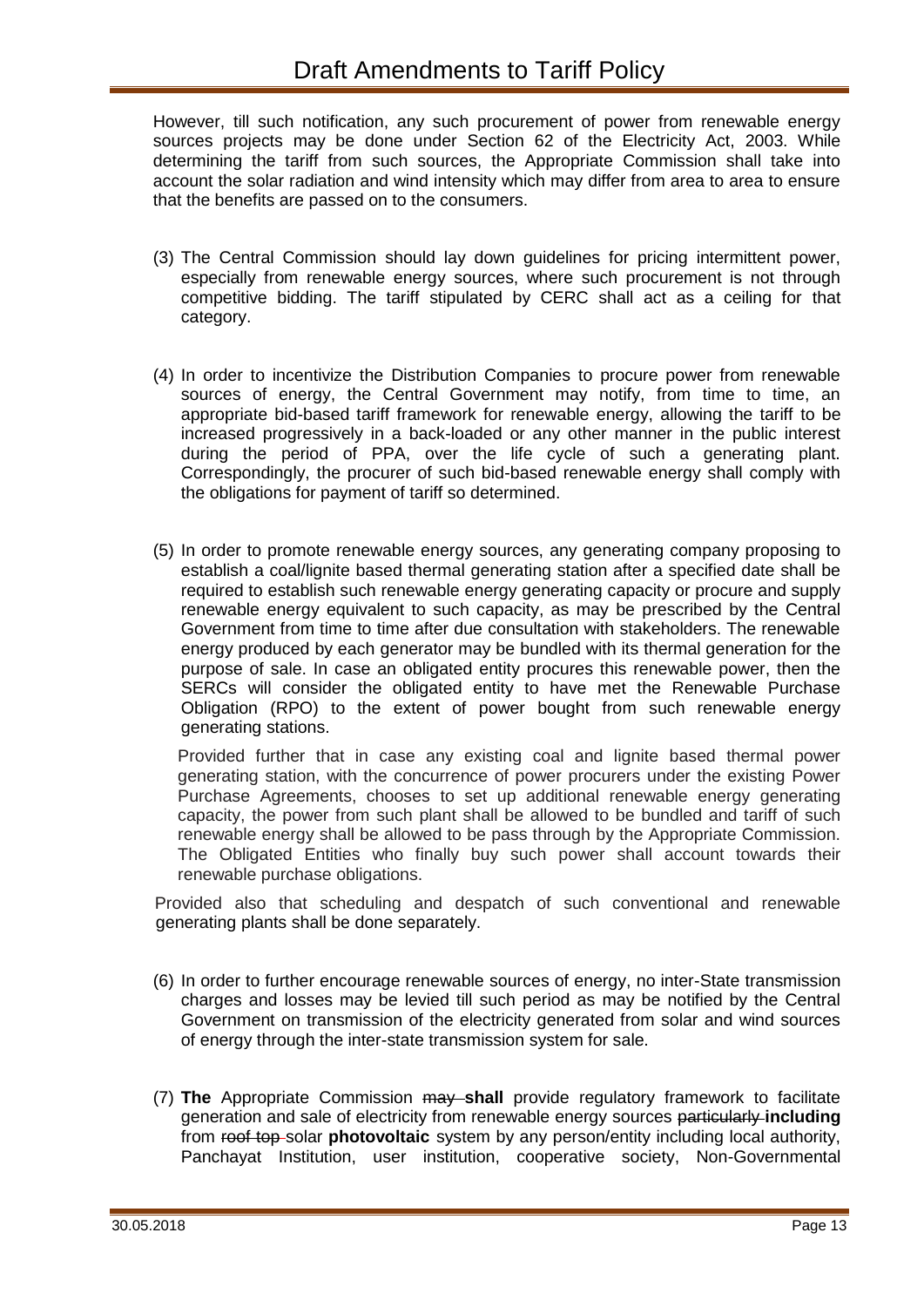Organization, franchisee or by Renewable Energy Service Company. The Appropriate Government may also provide complementary policy support for this purpose.

Explanation: "Renewable Energy Service Company" means an energy service company which provides renewable energy to the consumers in the form of electricity.

### **7.0 TRANSMISSION**

The transmission system in the country consists of the regional networks, the inter-regional connections that carry electricity across the five regions and the State networks. Development of the State networks has not been uniform and capacity in such networks needs to be augmented. These networks will play an important role in intra-State power flows and also in the regional and national flows. The tariff policy, in so far as transmission is concerned, seeks to achieve the following objectives:

- 1. Ensuring optimal development of the transmission network ahead of generation with adequate margin for reliability and to promote efficient utilization of generation and transmission assets in the country;
- 2. Attracting the required investments in the transmission sector and providing adequate returns.

### **7.1 Transmission pricing**

- (1) A suitable transmission tariff framework for all inter-State transmission, including transmission of electricity across the territory of an intervening State as well as conveyance within the State which is incidental to such interstate transmission, has been implemented with the objective of promoting effective utilization of all assets across the country and accelerated development of new transmission capacities that are required.
- (2) The National Electricity Policy mandates that the national tariff framework implemented should be sensitive to distance, direction and related to quantum of power flow. This has been developed by CERC taking into consideration the advice of the CEA. Sharing of transmission charges shall be done in accordance with such tariff mechanism as amended from time to time.
- (3) Transmission charges, under this framework, can be determined on MW per circuit kilometer basis, zonal postage stamp basis, or some other pragmatic variant, the ultimate objective being to get the transmission system users to share the total transmission cost in proportion to their respective utilization of the transmission system. The 'utilization' factor should duly capture the advantage of reliability reaped by all. The spread between minimum and maximum transmission rates should be such as not to inhibit planned development/augmentation of the transmission system but should discourage non-optimal transmission investment.
- (4) In view of the approach laid down by the NEP, prior agreement with the beneficiaries would not be a precondition for network expansion. CTU/STU should undertake network expansion after identifying the requirements in consonance with the National Electricity Plan and in consultation with stakeholders and taking up the execution after due regulatory approvals. For smooth operation of the grid, efforts should be made to develop transmission system ahead of generation.
- (5) The Central Commission has specified norms for capital and operating costs and laid down Standards of Performance for inter-State transmission licensees. Tariff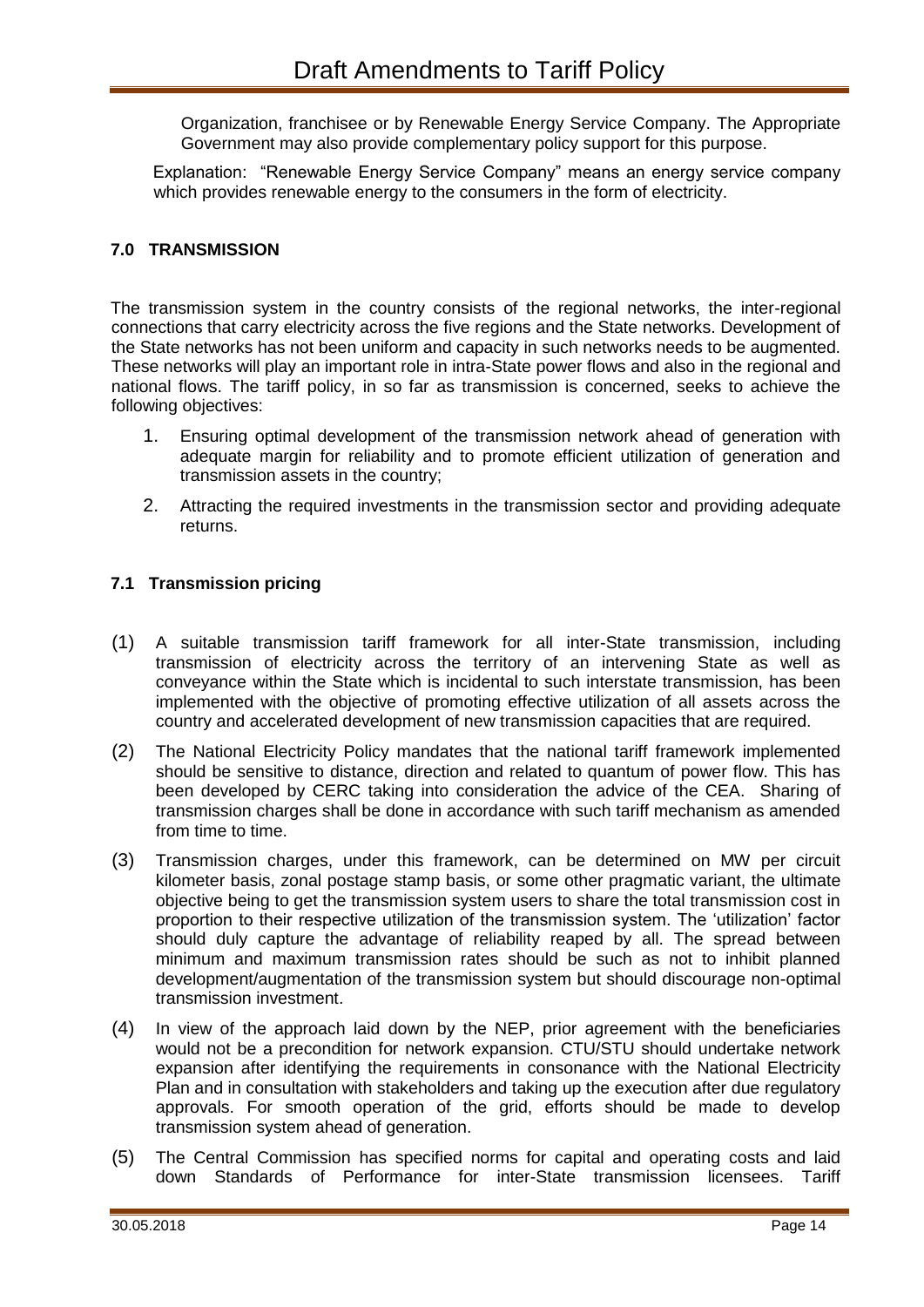determination and adherence to Standards of Performance shall be carried out in accordance with these norms, as amended from time to time.

- (6) Investment by transmission developer including CTU/STUs would be invited through competitive bids in accordance with the guidelines issued by the Central Government from time to time.
- (7) While all future inter-state transmission projects shall, ordinarily, be developed through competitive bidding process, the Central Government may give exemption from competitive bidding for (a) specific category of projects of strategic importance, technical upgradation etc. or (b) works required to be done to cater to an urgent situation on a case to case basis.
- (8) CERC has specified Regulation on framework for the inter-State transmission. A similar approach should be implemented by SERCs for the intra-State transmission, duly considering factors like voltage, distance, direction and quantum of flow.
- (9) Metering compatible with the requirements of the proposed transmission tariff framework should be established on priority basis. The metering should be compatible with ABT requirements, which would also facilitate implementation of Time of Day (ToD) tariffs.

### **7.2 Transmission loss allocation**

(1) Transactions are being charged on the basis of average losses arrived at after appropriately considering the distance and directional sensitivity, as applicable to relevant voltage level, on the transmission system. Based on the methodology laid down by the CERC in this regard for inter-state transmission, the SERCs may evolve a similar framework for intrastate transmission.

The loss framework should ensure that the loss compensation is reasonable and linked to applicable technical loss benchmarks. The benchmarks may be determined by the Appropriate Commission after considering advice of CEA.

(2) It would be desirable to move to a system of loss compensation based on incremental losses as present deficiencies in transmission capacities are overcome through network expansion. The Appropriate Commission may require **have** necessary studies to be conducted to establish the allowable level of system loss for the network configuration and the capital expenditure required to augment the transmission system and reduce system losses. Since additional flows above a level of line loading lead to significantly higher losses, CTU/STU should ensure upgrading of transmission systems to avoid the situations of overloading. The Appropriate Commission should permit adequate capital investments in new assets for upgrading the transmission system.

#### **7.3 Other issues in transmission**

- (1) Financial incentives and disincentives should be implemented for the CTU and the STU around the Key Performance Indicators (KPI) for these organisations. Such KPIs would include efficient network construction, system availability and loss reduction.
- (2) All available information should be shared with intending users by the CTU/STU and the load dispatch centers, particularly information on available transmission capacity and load flow studies.
- (3) In extraordinary circumstances including threat to security to the State, public order or natural calamity, if the Central Government allocates power out of the unallocated share of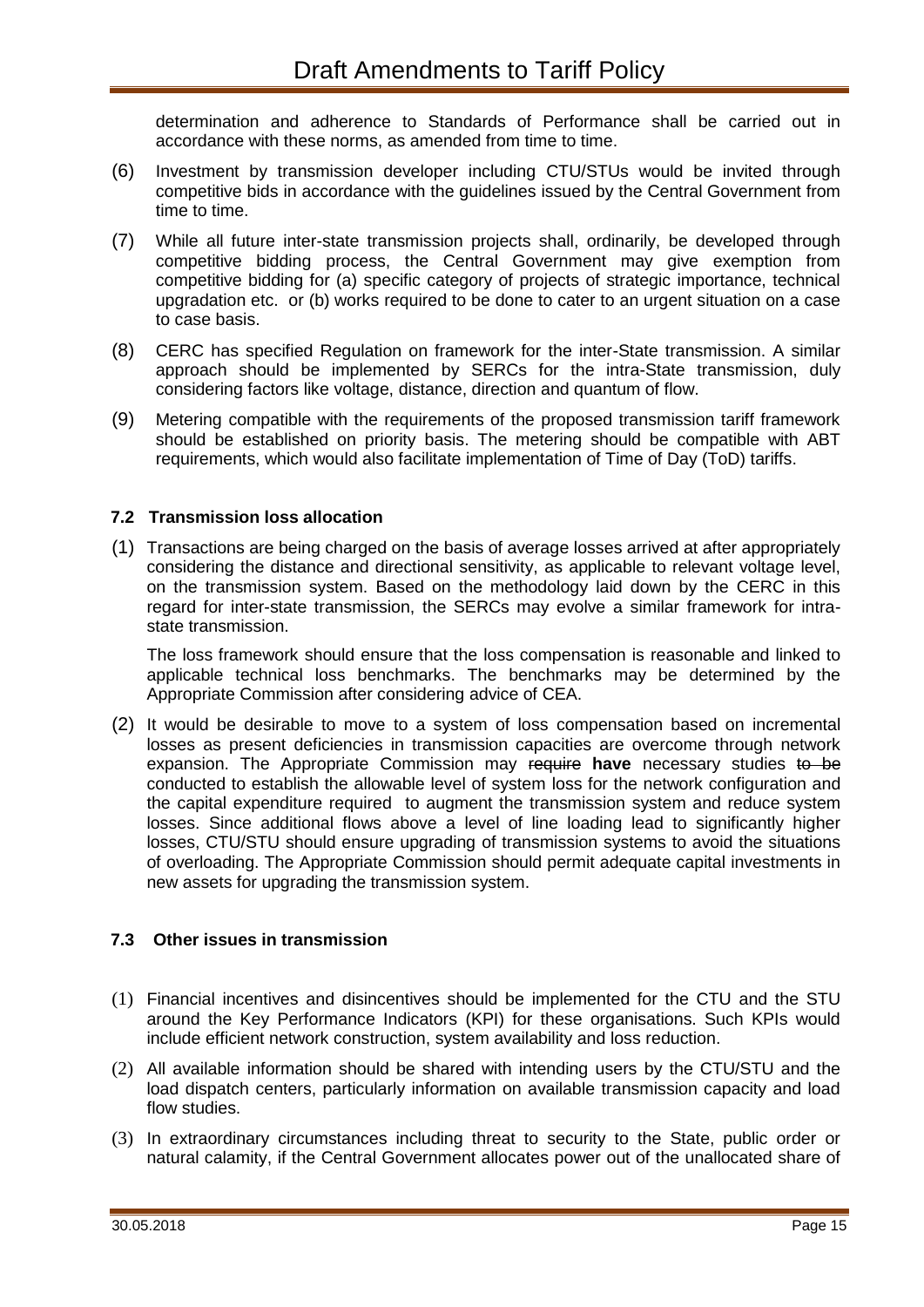the Central Generating Stations or otherwise, such allocation of power will have priority over short-term, medium-term and long-term access in this order.

### **7.4 Ancillary Services**

- (1) The Central Commission may introduce **lay down** the norms and framework for ancillary services, including the method of sharing the charges, necessary to support the power system or grid operation for maintaining power quality, reliability and security of the grid.
- (2) The Central Commission shall also consult the Central Electricity Authority, SERCs/JERCs, CTUs/STUs and NLDC/RLDC/SLDCs while specifying the norms for ancillary services.
- (3) The State Commission shall also adopt the norms and framework for ancillary services as specified by the Central Commission.

### **8.0 DISTRIBUTION**

Supply of reliable and quality power of specified standards in an efficient manner and at reasonable rates is one of the main objectives of the National Electricity Policy. **The State Commission should determine and notify the standards of performance of licensees with respect to quality, continuity and reliability of service for all consumers. It is desirable that the Forum of Regulators determines the basic framework on service standards. A suitable transition framework could be provided for the licensees to reach the desired levels of service as quickly as possible**. **The basic framework on service standards shall include the following:**

- i **Continuity and reliability of supply – the consumer is entitled to have reliable supply of electricity on a 24x7 basis provided he is not in default, and has not been charged with any offence under the Electricity Act warranting disconnection.**
- ii **The quality of supply shall be as per standards prescribed by the Central Electricity Authority**
- iii **Application for connection/ disconnection/enhancement or reduction of connected load must be responded to and disposed off within a reasonable time frame**
- iv **Complaints of disruption in supply must be responded within the stipulated time frame barring major breakdown or force majeure**

Penalties may be imposed on licensees in accordance with section 57 of the Act for failure to meet the standards.

**Within the above framework the State Commission shall notify the standards of performance of licensee with respect to quality, continuity and reliability of service for all consumers. This notification shall issue within 60 days of the issue of the Tariff Policy.**

Making the distribution segment of the industry efficient and solvent is the key to success of power sector reforms and provision of services of specified standards. Therefore, the Regulatory Commissions need to strike the right balance between the requirements of the commercial viability of distribution licensees and consumer interests. Loss making utilities need to be transformed into profitable ventures which can raise necessary resources from the capital markets to provide services of international standards to enable India to achieve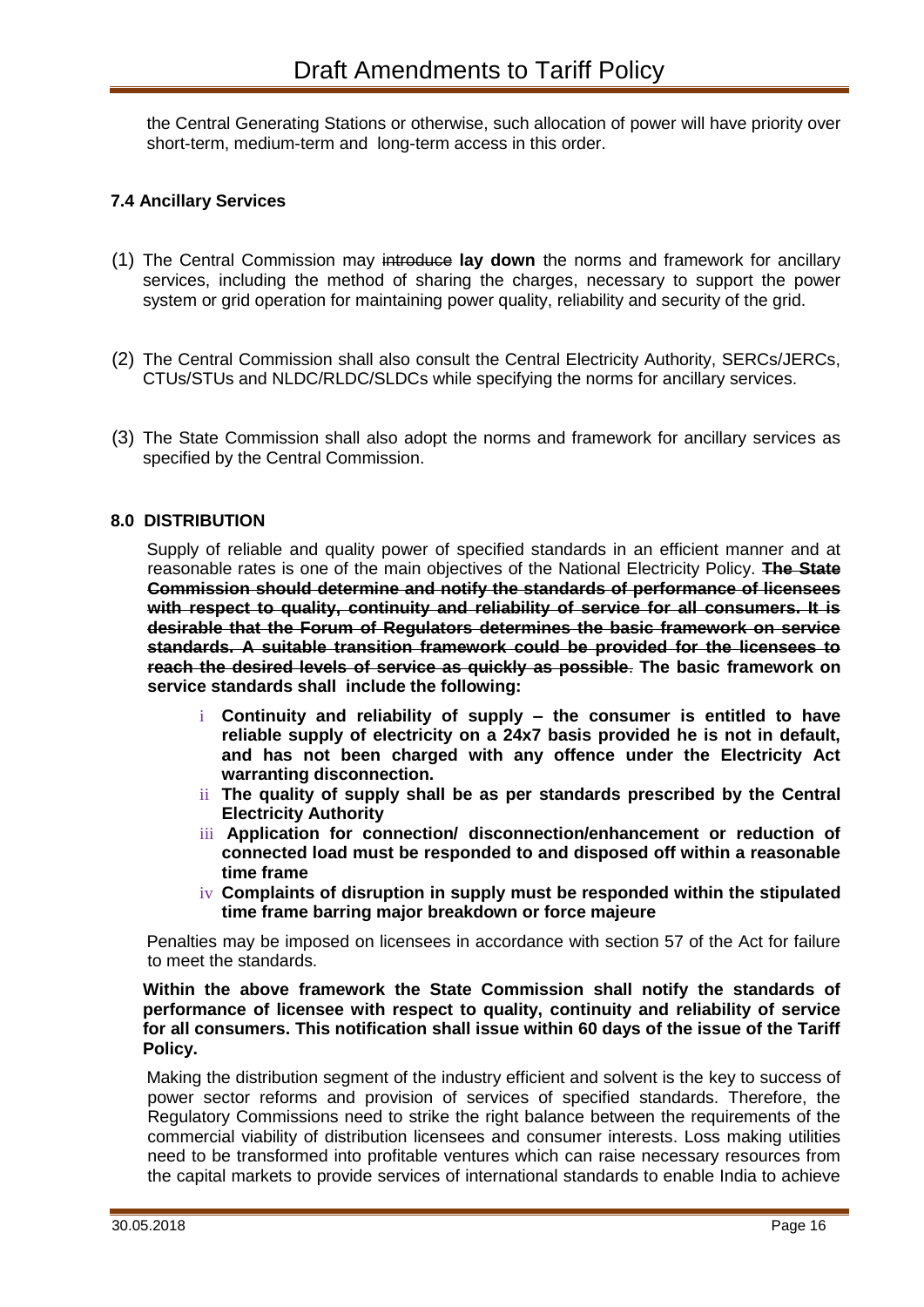its full growth potential. Efficiency in operations should be encouraged. Gains of efficient operations with reference to normative parameters should be appropriately shared between consumers and licensees.

Appropriate Commission should mandate Distribution Licensee to undertake load forecasting every year and to publish and submit to the Commission their short, medium and long-term power procurement plans to meet the load.

**The State Regulatory Commission will devise a specific trajectory so that It shall be mandatory for the Distribution Company to show to the respective Commission that they have tied up long term/ medium term PPAs to meet the annual average power requirement in their area of supply, failing which their license shall be liable to be suspended.** 24 hours supply of adequate and uninterrupted power may be ensured to all categories of consumers by **March, 2019 or earlier 2021-22 or earlier depending upon the situation prevailing in the State.**

**In case of power cuts other than in force majeure conditions or technical faults an appropriate penalty, as determined by the SERC shall be levied on the Distribution Company and credited to the account of the respective consumers. The quantum of penalty shall be laid down by the respective SERC through Regulations.**

Micro-grids supplying renewable energy are being set up in such areas where the grid has not reached or where adequate power is not available in the grid. Investment involved in setting up of such microgrids is substantial. One of the risks of investment is grid reaching the area before the completion of the project life and thereby making power from micro grids costly and unviable. In order to mitigate such risk and incentivize investment in microgrids, there is a need to put in place an appropriate regulatory framework to mandate compulsory purchase of power into the grid from such micro grids at a tariff to be determined under section 62 of the Act considering depreciated cost of investments and keeping in view industry benchmark and with a cap if necessary, as approved by the Appropriate Commission. The Appropriate Commission shall notify necessary regulations in this regard within six months.

### **8.1 Implementation of Multi-Year Tariff (MYT) framework**

- 1) MYT framework would minimise risks for utilities and consumers, promote efficiency and appropriate reduction of system losses and attract investments. It would also bring greater predictability to consumer tariffs on the whole by restricting tariff adjustments to known indicators of power purchase prices and inflation indices. The framework should be applied for both public and private utilities.
- 2) **The State Commissions should introduce mechanisms for sharing of excess profits and losses with the consumers as part of the overall MYT framework. In the first control period the incentives for the utilities may be asymmetric with the percentage of the excess profits being retained by the utility set at higher levels than the percentage of losses to be borne by the utility. This is necessary to accelerate performance improvement and reduction in losses and will be in the long term interest of consumers by way of lower tariffs.**
- 3) As indicated in para 5.11(h), the MYT framework implemented in the initial control period should have adequate flexibility to accommodate changes in the baselines consequent to metering being completed.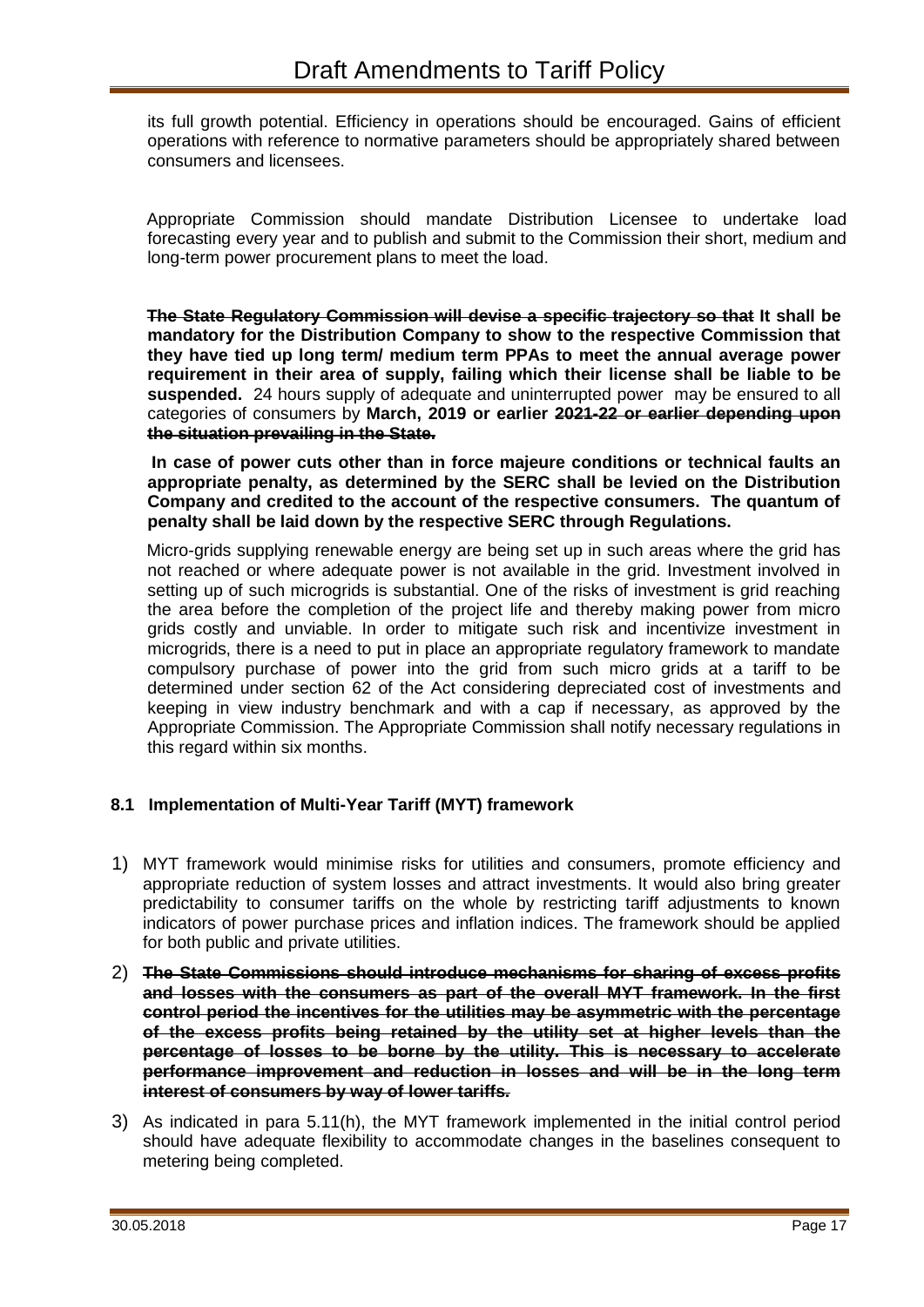- 4) **The tariff shall be a two part tariff with the capital costs being reflected in the fixed charges linked to capacity and the energy charges reflecting the average purchase price of power with administrative margins.** Licensees may have the flexibility of charging lower tariffs than approved by the State Commission if competitive conditions require so without having a claim on additional revenue requirement on this account in accordance with Section 62 of the Act.
- 5) At the beginning of the control period when the "actual" costs form the basis for future projections, there may be a large uncovered gap between required tariffs and the tariffs that are presently applicable. This gap should be fully met through tariff charges and through alternative means that could inter-alia include financial restructuring and transition financing.
- 6) Incumbent licensees should have the option of filing for separate revenue requirements and tariffs for an area where the State Commission has issued multiple distribution licenses, pursuant to the provisions of Section 14 of the Act read with para 5.4.7 of the National Electricity Policy.
- 7) Appropriate Commissions should initiate tariff determination and regulatory scrutiny on a suomoto basis in case the licensee does not initiate filings in time. It is desirable that requisite tariff changes come into effect from the date of commencement of each financial year and any gap on account of delay in filing should be on account of licensee.

### **8.2 Framework for revenue requirements and costs**

- 8.2.1 The following aspects will be considered in determining tariffs:
	- (1) All power purchase costs **to provide 24 hour supply** need to be considered legitimate unless it is established that the merit order principle has been violated or power has been purchased at unreasonable rates. Further, there is need to reduce the Aggregate Technical & Commercial (AT&C) losses. **The reduction of Aggregate Technical & Commercial (AT&C) losses needs to be brought about but not by denying revenues required for power purchase for 24 hours supply and necessary and reasonable O&M and investment for system up- gradation. Consumers, particularly those who are ready to pay a tariff which reflects efficient costs have the right to get uninterrupted 24 hours supply of quality power**. Actual level of retail sales should be grossed up by normative level of AT&C losses as indicated in MYT trajectory for allowing power purchase cost subject to justifiable power purchase mix variation (for example, more energy may be purchased from thermal generation in the event of poor rainfall) and fuel surcharge adjustment as per regulations of the SERC.
	- (2) **AT&C loss reduction should be incentivised by linking returns in a MYT framework to an achievable trajectory. Greater transparency and nurturing of consumer groups would be efficacious. For government owned utilities improving governance to achieve AT&C loss reduction is a more difficult and complex challenge for the SERCs. Prescription of a MYT dispensation with different levels of consumer tariffs in succeeding years linked to different AT&C loss levels aimed at covering full costs could generate the requisite political will for effective action to reduce theft as the alternative would be stiffer tariff increases. Third party verification of energy audit results for different areas/localities could be used to impose area/locality specific surcharge for greater AT&C loss levels and this in turn could generate local consensus for effective action for better governance. The SERCs may also encourage suitable**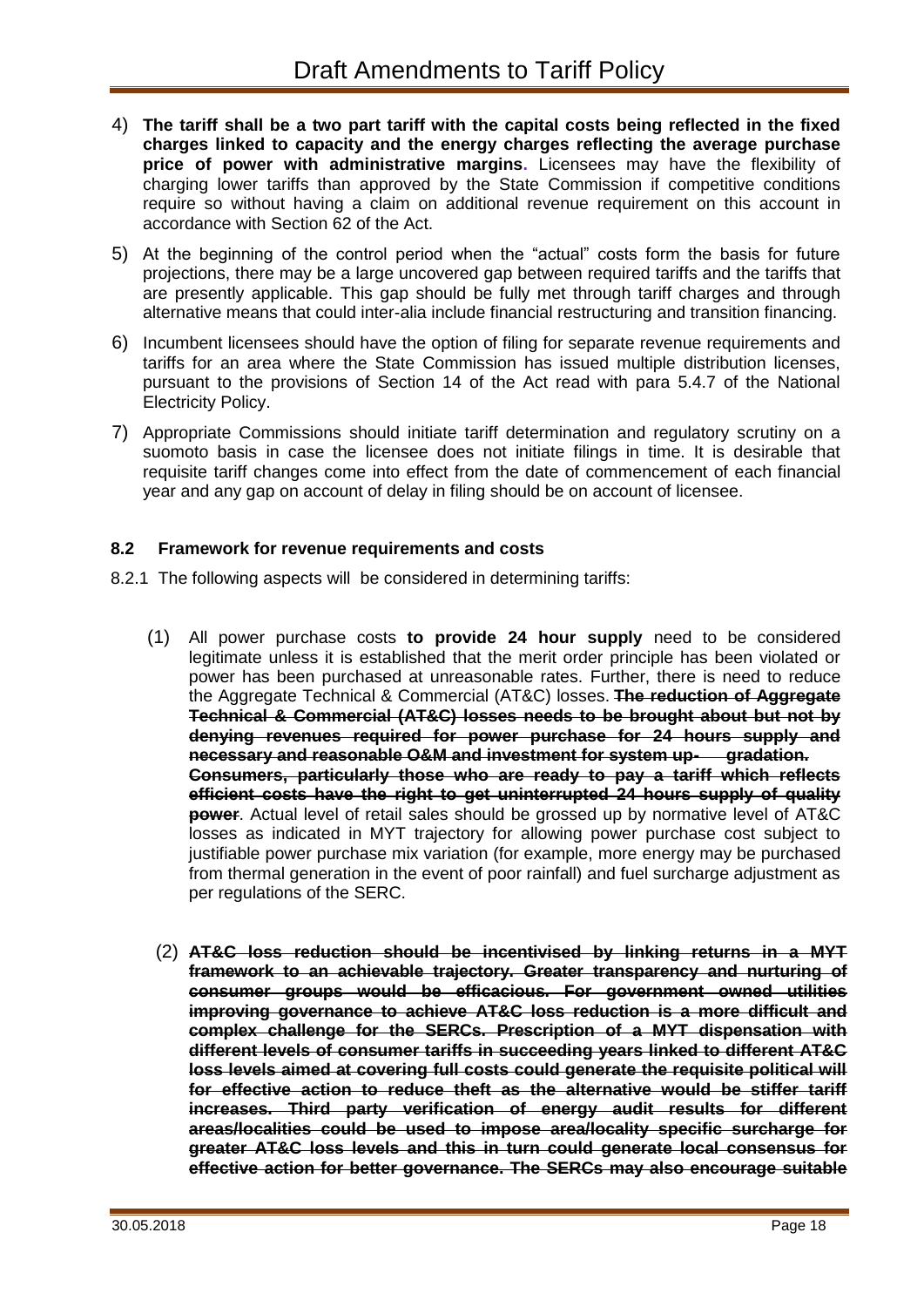#### **local area based incentive and disincentive scheme for the staff of the utilities linked to reduction in losses.**

**In order to ensure that the burden of the inefficiencies of the Discoms are not passed on to the consumers, the State Commissions and Joint Commissions shall not consider AT&C losses exceeding 15% for determination of tariff after 31.03.2019.** 

**Provided that AT&C loss level for tariff determination may be aligned with targets mentioned in the MoU for UDAY, in case of State which have signed the MOU.** 

**Provided further that the AT&C losses shall be brought down to a level of 10% within 3 years of date on which AT&C loss level of 15% is to be achieved.** 

The SERC shall undertake independent assessment of baseline data for various parameters for every distribution circle of the licensee.

The SERC shall also institute a system of independent scrutiny of financial and technical data submitted by the licensees.

As the metering is completed up to appropriate level in the distribution network, it should be possible to segregate technical losses. Accordingly technical loss reduction under MYT framework should then be treated as distinct from commercial loss reduction which requires a different approach.

(3) Section 65 of the Act provides that no direction of the State Government regarding grant of subsidy to consumers in the tariff determined by the State Commission shall be operative if the payment on account of subsidy as decided by the State Commission is not made to the utilities and the tariff fixed by the State Commission shall be applicable from the date of issue of orders by the Commission in this regard. The State Commissions should ensure compliance of this provision of law to ensure financial viability of the utilities. To ensure implementation of the provision of the law, the State Commission should determine the tariff initially, without considering the subsidy commitment by the State Government and subsidized tariff shall be arrived at thereafter considering the subsidy by the State Government for the respective categories of consumers.

**The Appropriate Commission shall determine the tariff without taking into account any subsidy components. Any subsidy to be given to any category of consumers shall be given by way of Direct Benefit Transfer directly into their accounts.**

- (4) Working capital should be allowed duly recognising the transition issues faced by the utilities such as progressive improvement in recovery of bills. Bad debts should be recognised as per policies developed and subject to the approval of the State Commission.
- (5) Pass through of past losses or profits should be allowed to the extent caused by uncontrollable factors. During the transition period controllable factors should be to the account of utilities and consumers in proportions determined under the MYT framework.
- (6) The contingency reserves should be drawn upon with prior approval of the State Commission only in the event of contingency conditions specified through regulations by the State Commission. The existing practice of providing for development reserves and tariff and dividend control reserves should be discontinued.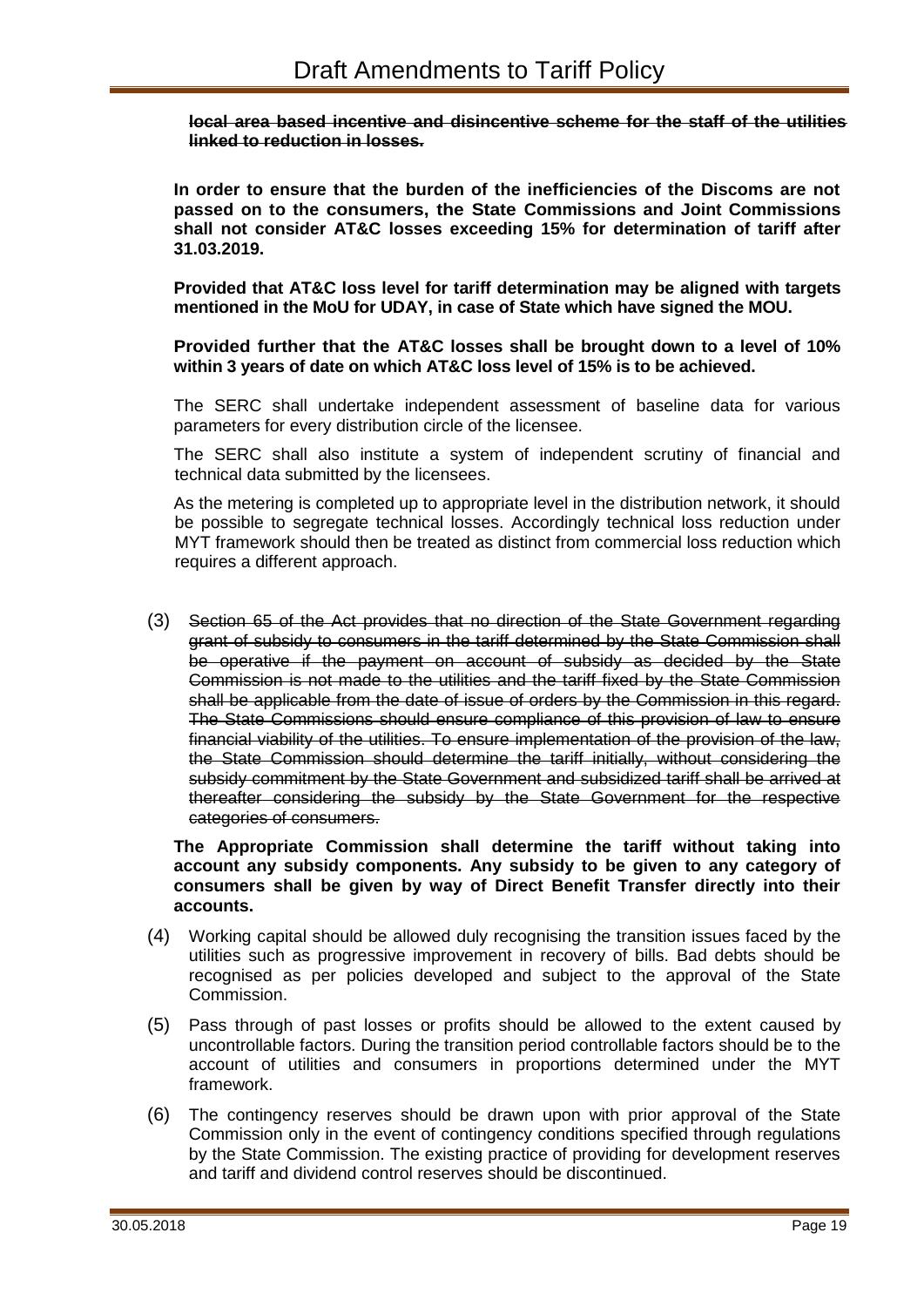(7) Section 61 of the Act mandates that the Appropriate Commission, while determining tariff, shall not only ensure safeguarding of consumer's interests but also the recovery of the cost of electricity in a reasonable manner. Section 62 of the Act further provides for periodic tariff adjustment during a year to take care of the variation in fuel price, as may be specified.

Therefore, the Appropriate Commission shall specify an appropriate price adjustment formula for recovery of the costs, arising on account of the variation in the price of fuel, power purchase etc. on monthly/quarterly basis for recovery of all prudent costs of the generating company and the licensee.

- 8.2.2 The facility of a regulatory asset has been adopted by some Regulatory Commissions in the past to limit tariff impact in a particular year. This should be done only as a very rare exception in case of natural calamity or force majeure conditions and subject to the following:
	- a. Under business as usual conditions, no creation of Regulatory Assets shall be allowed;
	- b. Recovery of outstanding Regulatory Asset**s** along with carrying cost of Regulatory Assets should be time bound and within a period not exceeding **five seven** years. The State Commission may specify the trajectory for the same.

### **8.3 Tariff design: Linkage of tariffs to cost of service**

It has been widely recognised that rational and economic pricing of electricity can be one of the major tools for energy conservation and sustainable use of ground water resources.

In terms of the Section 61(g) of the Act, the Appropriate Commission shall be guided by the objective that the tariff progressively reflects the efficient and prudent cost of supply of electricity.

The State Governments can give subsidy to the extent they consider appropriate as per the provisions of section 65 of the Act. Direct subsidy is a better way to support the poorer categories of consumers than the mechanism of cross-subsidizing the tariff across the board. Subsidies should be targeted effectively and in transparent manner. As a substitute of cross subsidies, the State Government has the option of raising resources through mechanism of electricity duty and giving direct subsidies to only needy consumers. This is a better way of targeting subsidies effectively.

Accordingly, the following principles would be adopted:

1. Consumers below poverty line who consume below a specified level, as prescribed in the National Electricity Policy may receive a special support through cross subsidy. Tariffs for such designated group of consumers will be at least 50% of the average cost of supply.

2. For achieving the objective that the tariff progressively reflects the cost of supply of electricity, the Appropriate Commission would notify a roadmap such that tariffs are brought within  $\pm 20$  % of the average cost of supply. The road map would also have intermediate milestones, based on the approach of a gradual reduction in cross subsidy.

**1. In accordance with Section 43 and 45 of the Electricity Act, 2003 all consumers shall be metered and shall be required to pay electricity charges for the electricity consumed in accordance with the tariff fixed by the Appropriate Commission.**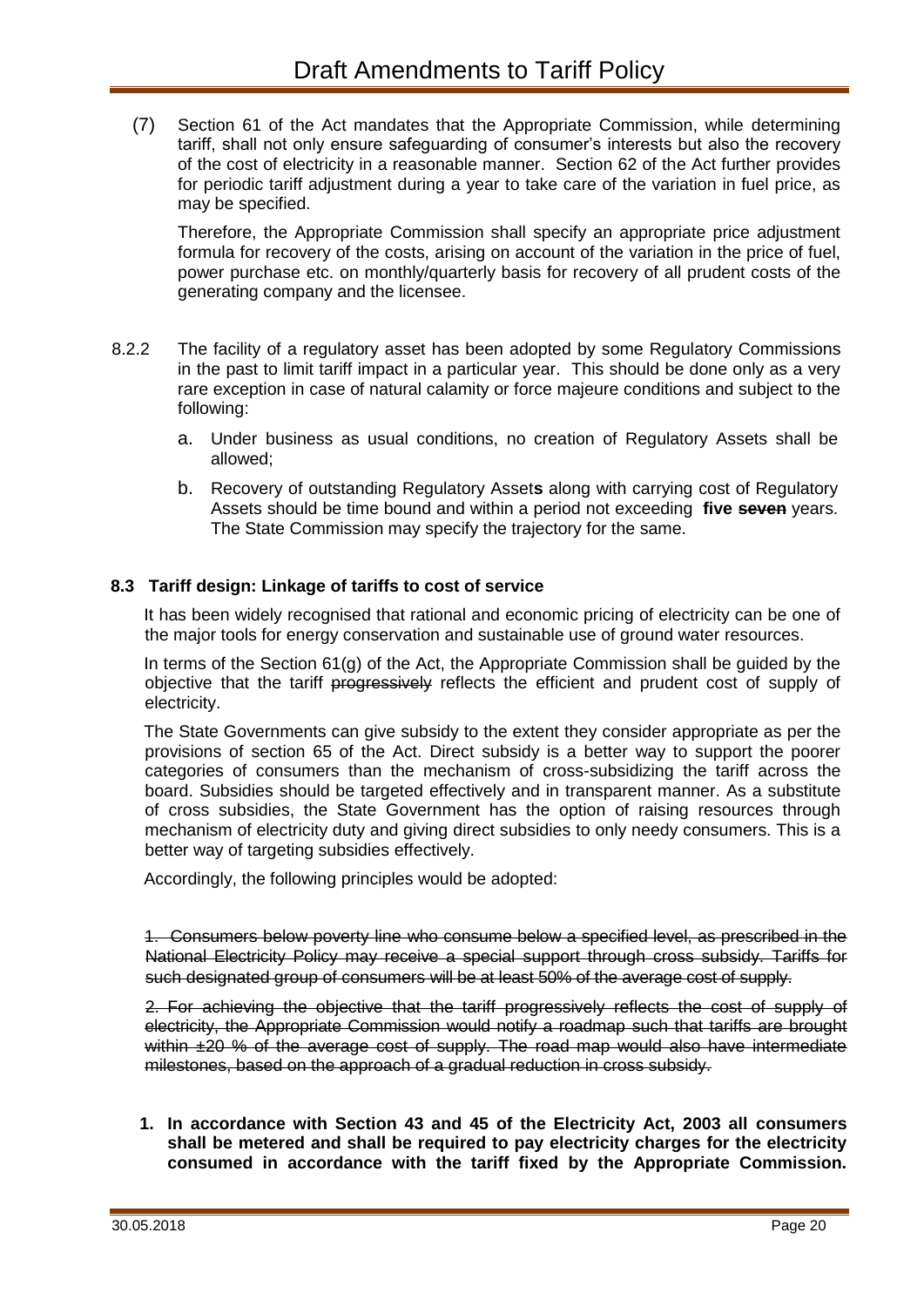**Where government propose to give subsidy to any category of consumers, this may be done by Direct Benefit Transfer.**

- **2. In a time frame of three years Electricity Supply shall shift from a post paid basis to pre-paid basis with the meters being designed to automatically cut off supply when the amount credited is exhausted. Accordingly the meters will be Smart Meter in a pre-paid mode for bigger consumers and simple prepaid meter for smaller consumers. The trajectory for this shall be laid down by the Appropriate Commission with priority given to areas with high losses. The shift to the pre-paid system will do away with all the problems associated with meter reading, billing, collection and disconnection in case of non payment.**
- **3. Third proviso to the sub-section (2) of the Section 42 of the Electricity Act 2003 inter-alia provides that cross subsidies shall be progressively reduced in the manner as may be specified by the State Commission. Towards this end, the Appropriate Commission would ensure that cross-subsidies are reduced and the tariff for all consumer categories are brought within ±20% of the average cost of supply effective from 1st April 2019 or earlier.**

**Provided that the consumers belonging to poorer sections of the society who consume below 60 kWh per month may receive a special support through cross subsidy. Effective tariffs for such designated group of consumers will be at least 50% of the average cost of supply after taking into account the subsidy given by the State Government through DBT mechanism in accordance with para 8.3A (11) of this Policy.** 

- **4. In keeping with the principle that the tariff reflects the cost of supply of electricity the Appropriate Commission shall, with effect from 1st April, 2019, determine the tariff in such manner that the slabs are brought within +/- 20% of the cost of supply.**
- **5.** While fixing tariff for agricultural use, the imperatives of the need of using ground water resources in a sustainable manner would also need to be kept in mind in addition to the average cost of supply. Tariff for agricultural use may be set at different levels for different parts of a state depending on the condition of the ground water table to prevent excessive depletion of ground water. Section 62 (3) of the Act provides that geographical position of any area could be one of the criteria for tariff differentiation. **A higher level of subsidy could be considered to support poorer farmers of the region where adverse ground water table condition requires larger quantity of electricity for irrigation purposes subject to suitable restrictions to ensure maintenance of ground water levels and sustainable ground water usage.**
- **6. Extent of subsidy for different categories of consumers can be decided by the State Government keeping in view various relevant aspects. But provision of free electricity is not desirable as it encourages wasteful consumption of electricity. Besides in most cases, lowering of water table in turn creating avoidable problem of water shortage for irrigation and drinking water for later generations. It is also likely to lead to rapid rise in demand of electricity putting severe strain on the distribution network thus adversely affecting the quality of supply of power. Therefore, it is necessary that reasonable level of user charges is levied. The subsidized rates of electricity should be permitted only up to a pre-identified level of consumption beyond which tariffs reflecting efficient cost of service should be charged from consumers. If the State Government wants to reimburse even part of this cost of electricity to poor category of consumers the amount can be paid in**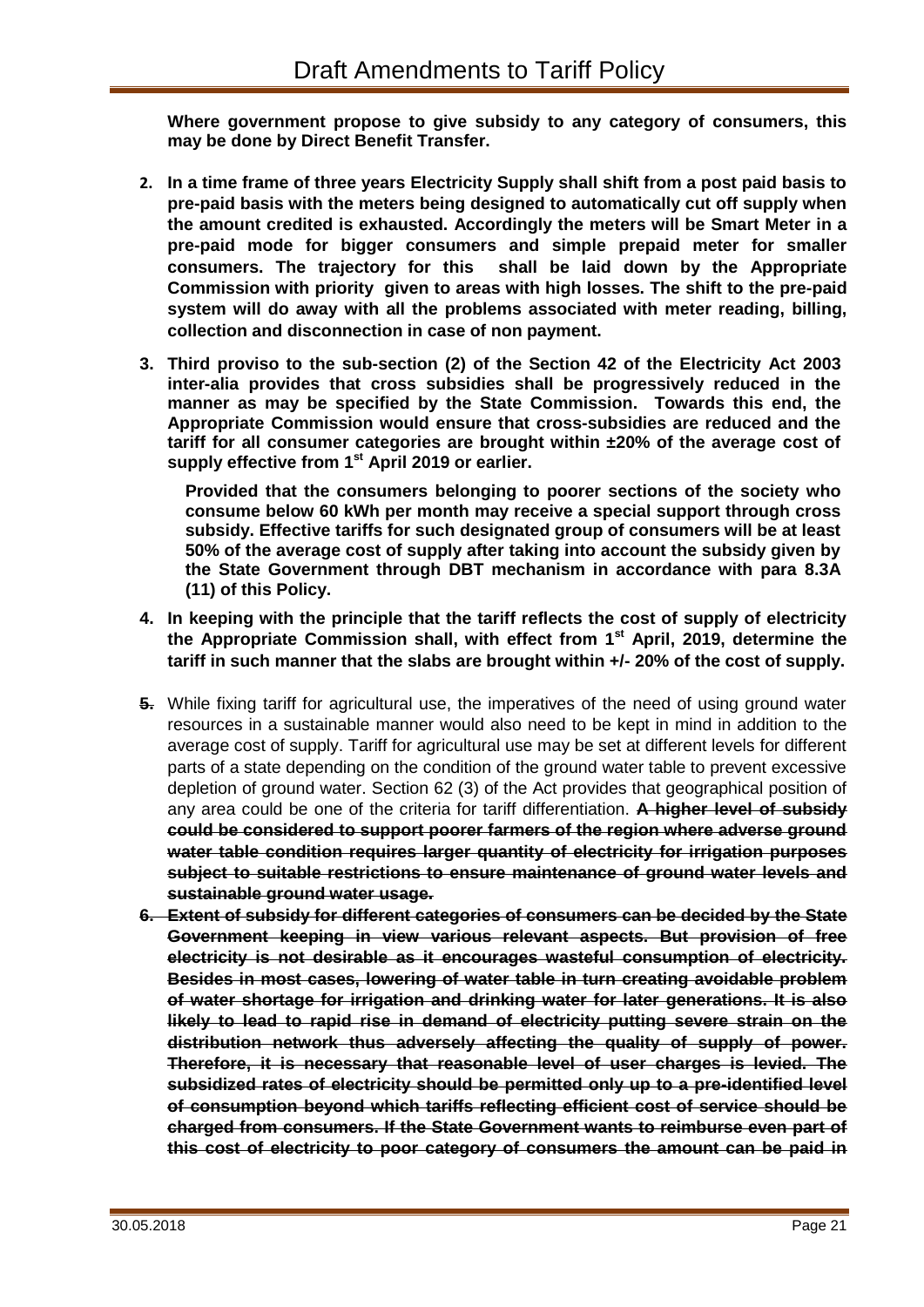**cash or any other suitable way. Use of prepaid meters can also facilitate this transfer of subsidy to such consumers.**

- **7. Metering of supply to agricultural/rural consumers can be achieved in a consumer friendly way and in effective manner by management of local distribution in rural areas through commercial arrangement with franchisees with involvement of panchayat institutions, user associations, cooperative societies etc. Use of smart meters may be encouraged as a cost effective option for metering in cases of "limited use consumers" who are eligible for subsidized electricity.**
- **8. In order to promote electric mobility and for enhancing energy security, SERCs may lay down appropriate tariff framework for electricity supply from the Discom to the charging stations such that:**
	- **(a) Tariff shall be less than or equal to the average cost of supply determined based on AT&C loss level of 15% or actual, whichever is lower, and**
	- **(b) there shall be single part tariff for this purpose in the initial 3 years**
- **8.3 A Simplification of tariff categories and rationalization of retail tariff**

**Over the years, the tariff structure across the States has become very complex and disparate and there is a need to not only simplify and rationalize the tariff structure, but also make it harmonious across all States. Towards this end, the following principles shall be adopted:**

- (1) **Based on the 'purpose of use', there shall be not more than five major consumer categories such as Domestic, Commercial, Agricultural, Industrial and Institutional.**
- (2) **The Institutional Category may include agencies/establishments providing services for large-scale public welfare such as street lights, public water-works, public tube-wells, sewage treatment plants, places of worship, educational institutions, public transportation etc.**
- (3) **Sub-categorization for each category will be based on 'supply voltage level' (LT/HT) to enable reflection of the actual cost of supply in tariffs. The LT Domestic sub-category may contain further consumption based slabs in addition to a slab for poorer sections of the society as mentioned in para 8.3 of this Policy.**
- (4) **The process of merging of existing categories/sub-categories and slabs shall be carried out progressively so as to achieve the simplified categorization prescribed in this policy within a period of three years.**
- (5) **In order to reduce burden on seasonal industries, they should be allowed to change their Contracted Demand twice a year with at least one-month notice.**
- (6) **No individual category/subcategory shall be prescribed for temporary supply. Such supply may be provided at fixed multiple of cost of supply for that category.**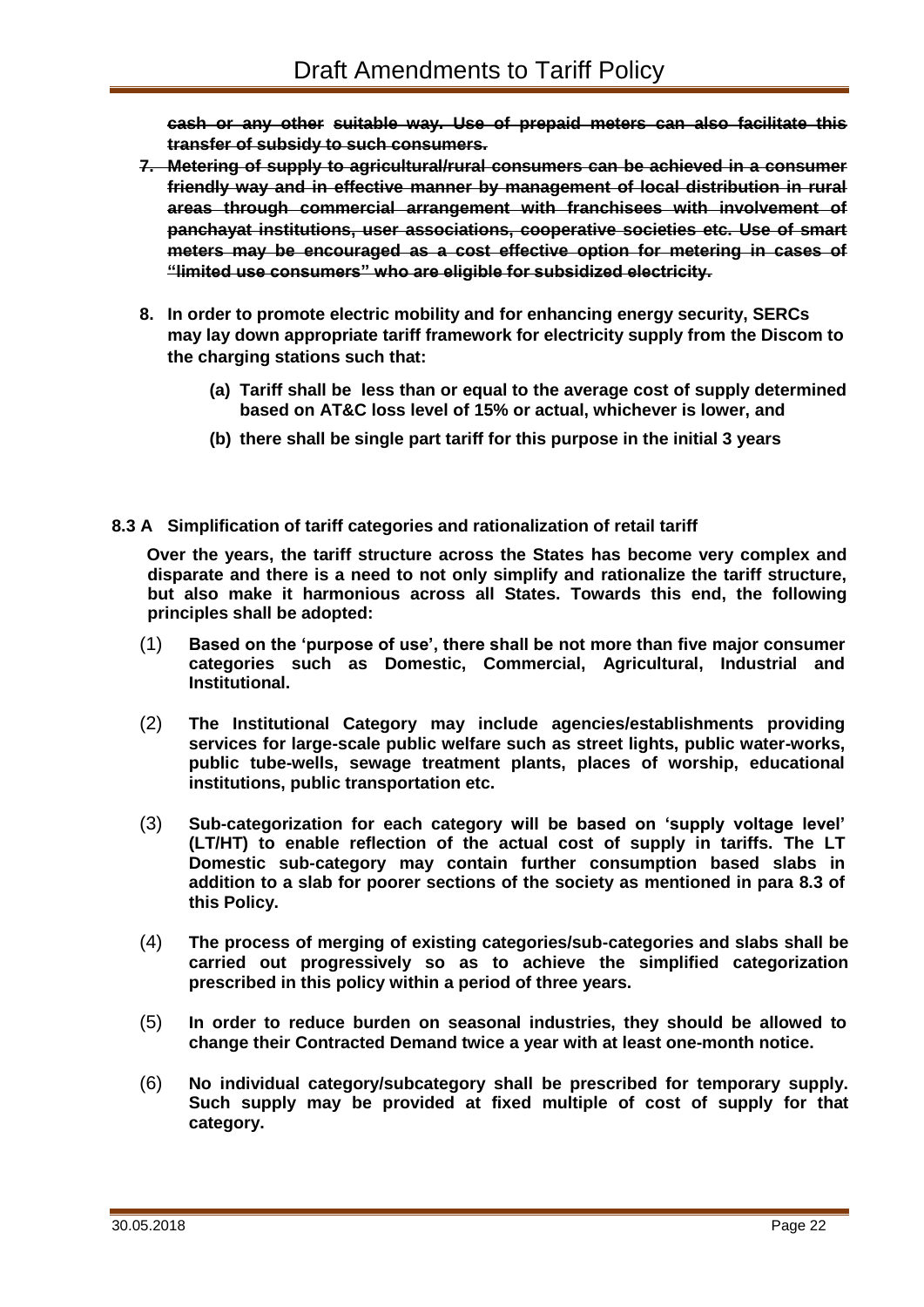- (7) **Appropriate Commissions shall endeavour to determine cost of supply for each category/ sub-category of consumers. This information will serve a useful input in framing programmes and policies in future.**
- (8) **For consumers who are having suitable meters, the time- of-the-day (ToD) and two part tariffs shall be introduced not later than 1stApril 2019. This scheme should automatically be extended to other consumers as and when they get meters suitable for ToD and two part tariff.**
- (9) **In order to reflect the actual share of fixed cost in the revenue requirement of Distribution licensees, there is need to enhance recovery through fixed charges. The fixed charge shall be so set that it leads to recovery of at least 50% of the fixed costs in case of Domestic and Agriculture categories and at least 75% recovery of fixed costs in case of other categories progressively over next three years. The SERCs and JERCs shall lay down a roadmap to achieve the same.**

**Provided that tariff for poorer sections of the society referred to in para 8.3 of this Policy shall be single part tariff.** 

(10) **In case State Government decides to subsidize a certain section of consumers, the relief shall be passed on to such consumers solely through direct benefit transfer (DBT) mechanism.**

### **8.4 Definition of tariff components and their applicability**

- 1. Two-part tariffs featuring separate fixed and variable charges and time differentiated tariff shall be introduced on priority for large consumers (say, consumers with demand exceeding 1 MW) within one year and subsequently for all consumers within a period of five years or such period as may be specified. This would also help in flattening the peak and implementing various energy conservation measures.
- 2. The National Electricity Policy states that existing PPAs with the generating companies would need to be suitably assigned to the successor distribution companies. The State Governments may make such assignments taking care of different load profiles of the distribution companies so that retail tariffs are uniform in the State for different categories of consumers. Thereafter, the retail tariffs would reflect the relative efficiency of distribution companies in procuring power at competitive costs, controlling theft and reducing other distribution losses.
- 3. **The Appropriate Commission may provide incentives to encourage metering and billing based on metered tariffs, particularly for consumer categories that are presently unmetered to a large extent. The metered tariffs and the incentives should be given wide publicity. Smart meters have the advantages of remote metering and billing, implementation of peak and off-peak tariff and demand side management through demand response. These would become essential in future for loadgeneration balancing due to increasing penetration of intermittent type of generation like wind and solar power.**

**Appropriate Commission shall, therefore, mandate smart meters for:**

- (a) **Consumers with monthly consumption of 500 units and more at the earliest but not later than 31.12.2017;**
- (b) **Consumers with monthly consumption above 200 units by 31.12.2019.**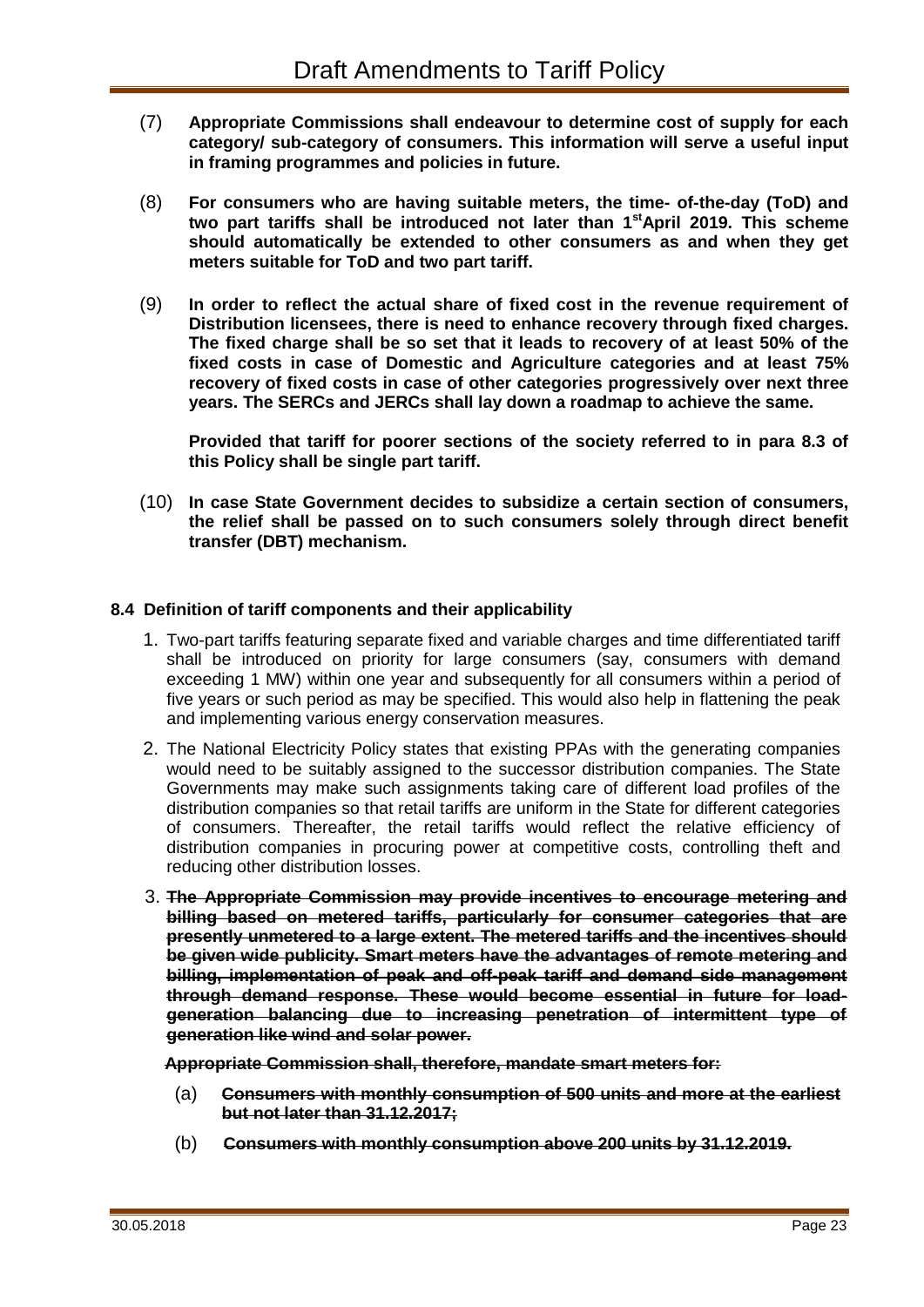Further, two way smart meters shall be provided to all prosumers, who also sell back electricity to the grid as and when they require.

In order to enable energy audit in the distribution system, all distribution companies shall ensure smart meters in their electricity system throughout the chain from transformers at 132kV level right down to distribution transformer level at 11kV and further down to each consumer. Further, in order to reduce theft of power, the distribution companies should have enabling feature like distribution SCADA with distribution management system and energy audit functions. SERCs shall mandate these to be in place within two years.

4. The SERCs may also suitably regulate connection charges to be recovered by the distribution licensee to ensure that second distribution licensee does not resort to cherry picking by demanding unreasonable connection charges. The connection charges of the second licensee should not be more than those payable to the incumbent licensee.

### **8.5 Cross-subsidy surcharge and additional surcharge for open access**

8.5.1 National Electricity Policy lays down that the amount of cross-subsidy surcharge and the additional surcharge to be levied from consumers who are permitted open access should not be so onerous that it eliminates competition which is intended to be fostered in generation and supply of power directly to the consumers through open access.

A consumer who is permitted open access will have to make payment to the generator, the transmission licensee whose transmission systems are used **and to** distribution utility for the wheeling charges and, in addition, the cross subsidy surcharge. The computation of cross subsidy surcharge, therefore, needs to be done in a manner that while it compensates the distribution licensee, it does not constrain introduction of competition through open access. A consumer would avail of open access only if the payment of all the charges leads to a benefit to him. While the interest of distribution licensee needs to be protected it would be essential that **this** provisions **of section 42** of the Act, which requires the open access to be introduced in a time-bound manner, is used to bring about competition in the larger interest of consumers.

SERCs may calculate the cost of supply of electricity by the distribution licensee to consumers of the applicable class as aggregate of (a) per unit weighted average cost of power purchase including meeting the Renewable Purchase Obligation; (b) transmission and distribution losses applicable to the relevant voltage level and commercial losses allowed by the SERC **duly considering Para 8.2.1 (2)** ; (c) transmission, distribution and wheeling charges up to the relevant voltage level; and (d) per unit cost of carrying regulatory assets, if applicable.

Surcharge formula:

 $S = T - [C / (1 - L/100) + D] + R$ 

Where

S is the surcharge

T is the tariff payable by the relevant category of consumers, including reflecting the Renewable Purchase Obligation

C is the per unit weighted average cost of power purchase by the Licensee, including meeting the Renewable Purchase Obligation

D is the aggregate of transmission, distribution and wheeling charge applicable to the relevant voltage level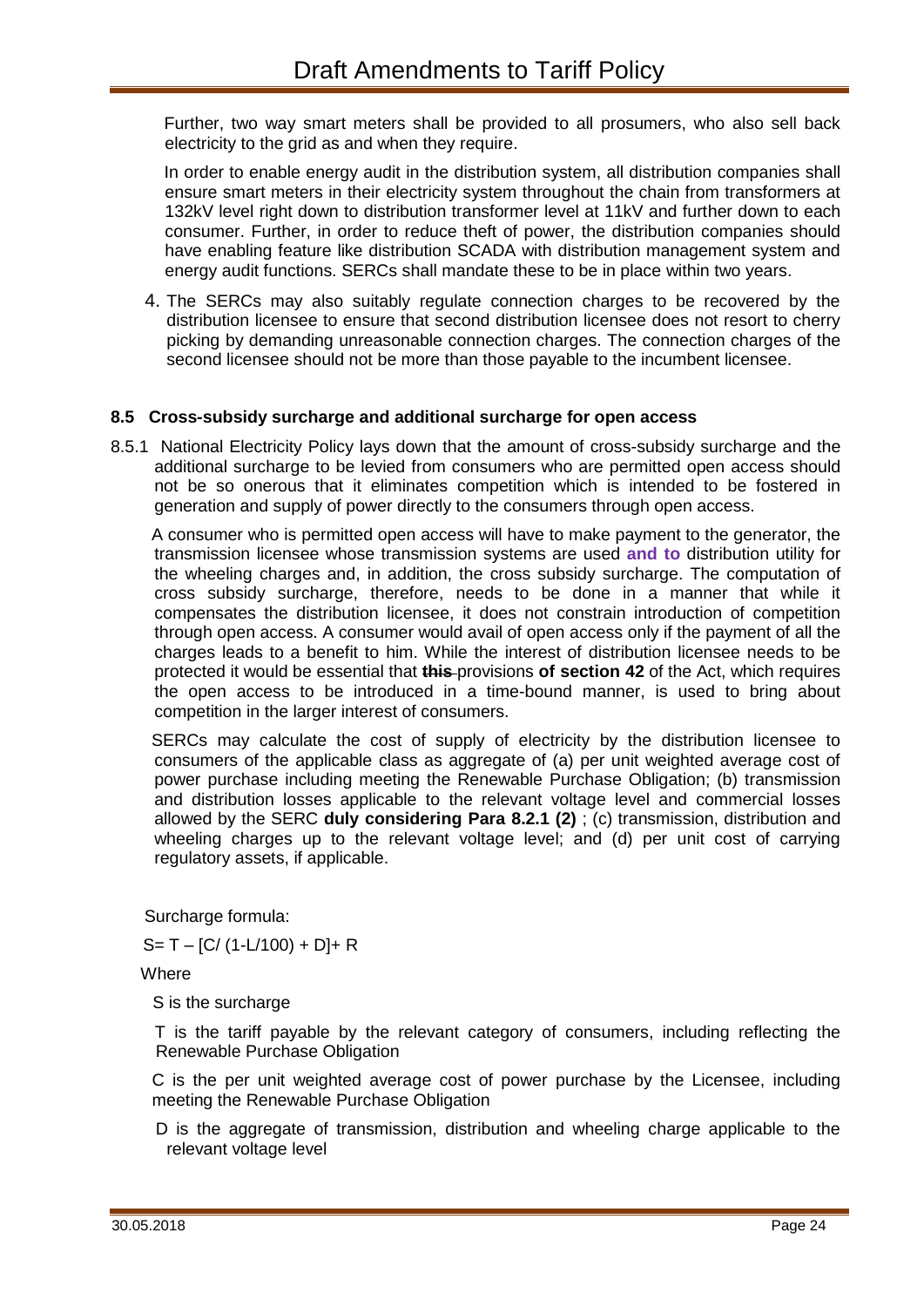L is the aggregate of transmission, distribution and commercial losses, expressed as a percentage applicable to the relevant voltage level

R is the per unit cost of carrying regulatory assets.

Above formula may not work for all distribution licensees, particularly for those having power deficit, the State Regulatory Commissions, while keeping the overall objectives of the Electricity Act in view, may review and vary the same taking into consideration the different circumstances prevailing in the area of distribution licensee.

Provided that the surcharge shall not exceed 20% of the tariff applicable to the category of the consumers seeking open access.

#### **Provided further that the open access customer shall be liable to pay cross subsidy surcharge for a maximum period of one year from the date of opting for open access.**

Provided further that the Appropriate Commission, in consultation with the Appropriate Government, shall exempt levy of cross subsidy charge on the Railways, as defined in Indian Railways Act, 1989 being a deemed licensee, on electricity purchased for its own consumption.

**Provided further that all the information related to open access shall be made available transparently and applications seeking permission to grant open access shall be disposed of in a time bound manner. Appropriate Commission shall specify regulations for the same..** 

- 8.5.2 No surcharge would be required to be paid in terms of sub-section (2) of Section 42 of the Act on the electricity being sold by the generating companies with consent of the competent government under Section 43(A)(1)(c) of the Electricity Act, 1948 (now repealed) and on the electricity being supplied by the distribution licensee on the authorization by the State Government under Section 27 of the Indian Electricity Act, 1910 (now repealed), till the current validity of such consent or authorization.
- 8.5.3 The surcharge may be collected either by the distribution licensee, the transmission licensee, the STU or the CTU, depending on whose facilities are used by the consumer for availing electricity supplies. In all cases the amounts collected from a particular consumer should be given to the distribution licensee in whose area the consumer is located. In case of two licensees supplying in the same area, the licensee from whom the consumer was availing supply shall be paid the amounts collected.
- 8.5.4 The additional surcharge for obligation to supply as per section 42(4) of the Act should become applicable only if it is conclusively demonstrated that the obligation of a licensee, in terms of existing power purchase commitments **and network assets, if any,** has been and continues to be stranded, or there is an unavoidable obligation and incidence to bear fixed costs consequent to such a contract. **The fixed costs related to network assets would be recovered through wheeling charges.**
- 8.5.5 **Provided further that transmission losses shall be adjusted in scheduling in accordance with the regulations framed by Appropriate Commission. Losses in wheeling of electricity in distribution system may be adjusted in scheduling or may be paid for in accordance with the regulations framed by State Commission.** Wheeling charges should be determined on the basis of same principles as laid down for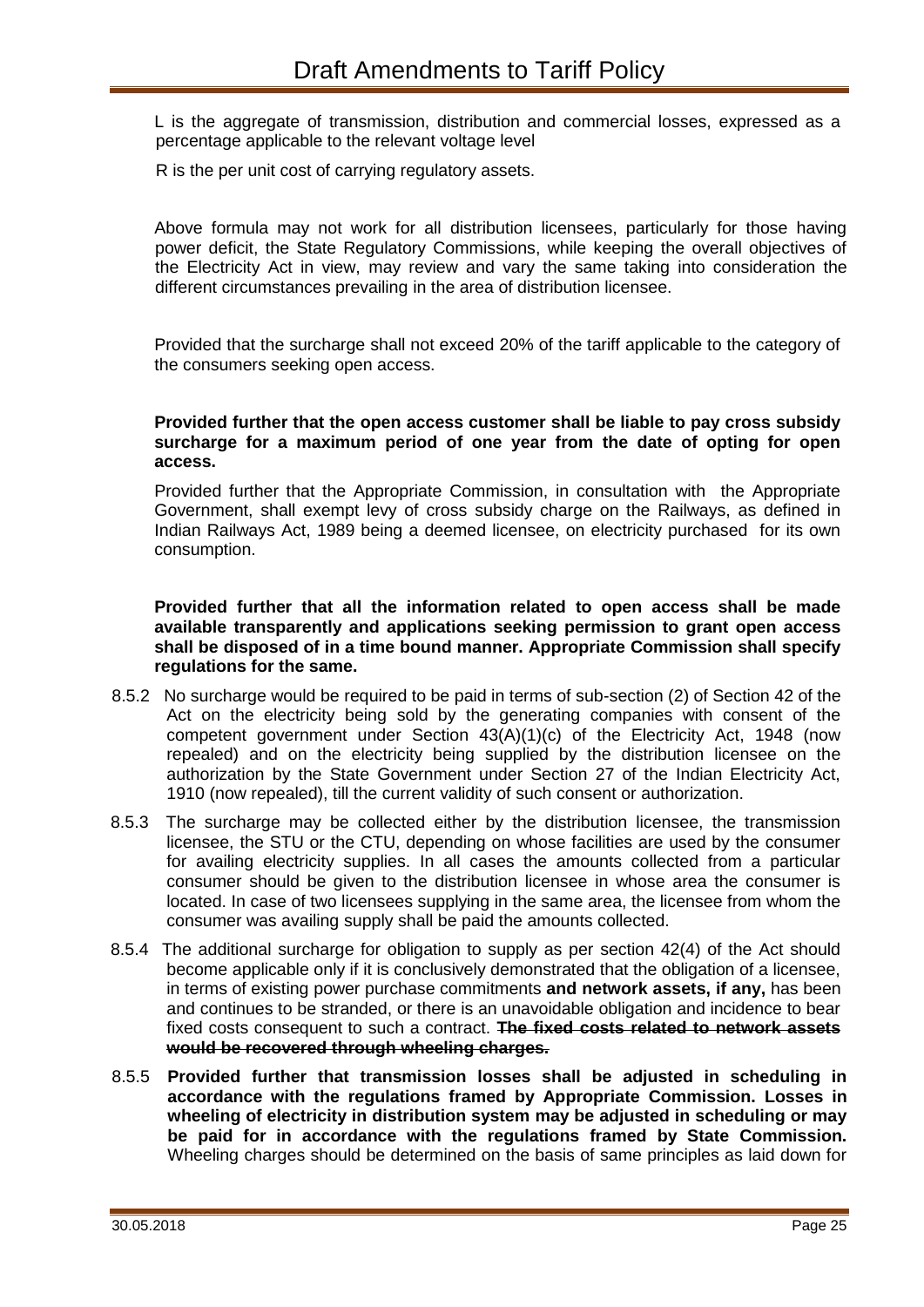intra-state transmission charges and in addition would include average loss compensation of the relevant voltage level.

8.5.6 **In case of outages of generator supplying to a consumer on open access, standby arrangements should be provided by the licensee on the payment of tariff for temporary connection to that consumer category as specified by the Appropriate Commission. Standby charges shall be applicable only for the open access customers who had have not retained Contracted Demand with the distribution licensee. The Standby charges shall be in the form of two-part tariff levied for the maximum demand imposed and the energy drawn respectively from the system of distribution licensee during a month in which such a customer has to fall back on supply from the distribution licensee for some reason .Standby charges shall be designed to reflect the actual fixed cost and variable cost liability incurred by the DISCOMs to supply back up power to Open Access consumer. Standby charges shall be determined annually by SERCs to reflect the variation in costs over time or Auto- indexation mechanism may be designed for periodic (quarterly/annual) revision of standby charges.**

Provided that **such** standby charges shall not be more than 125 percent of the normal tariff **(both fixed charge and energy charge separately**) of that category.

- **8.5.7 In case Open Access customer retains Contracted Demand partly or fully, no standby charges shall be levied. Only tariff applicable and penalties for drawing power beyond Contracted Demand as determined by the Appropriate Commission shall be applicable.**
- **8.5.8 In order to avoid frequent changeover of customers between supply from Open access and that from the incumbent distribution licensee, such customers must schedule power on open access for at least eight consecutive hours from conventional sources and four consecutive hours from renewable sources.**

### **9.0 Trading Margin**

The Act provides that the Appropriate Commission may fix the trading margin, if considered necessary. Though there is a need to promote trading in electricity for making the markets competitive, the Appropriate Commission should monitor the trading transactions continuously and ensure that the electricity traders do not indulge in profiteering in situation of power shortages. Fixing of trading margin should be resorted to for achieving this objective.

> (**Ghanshyam Prasad) Chief Engineer**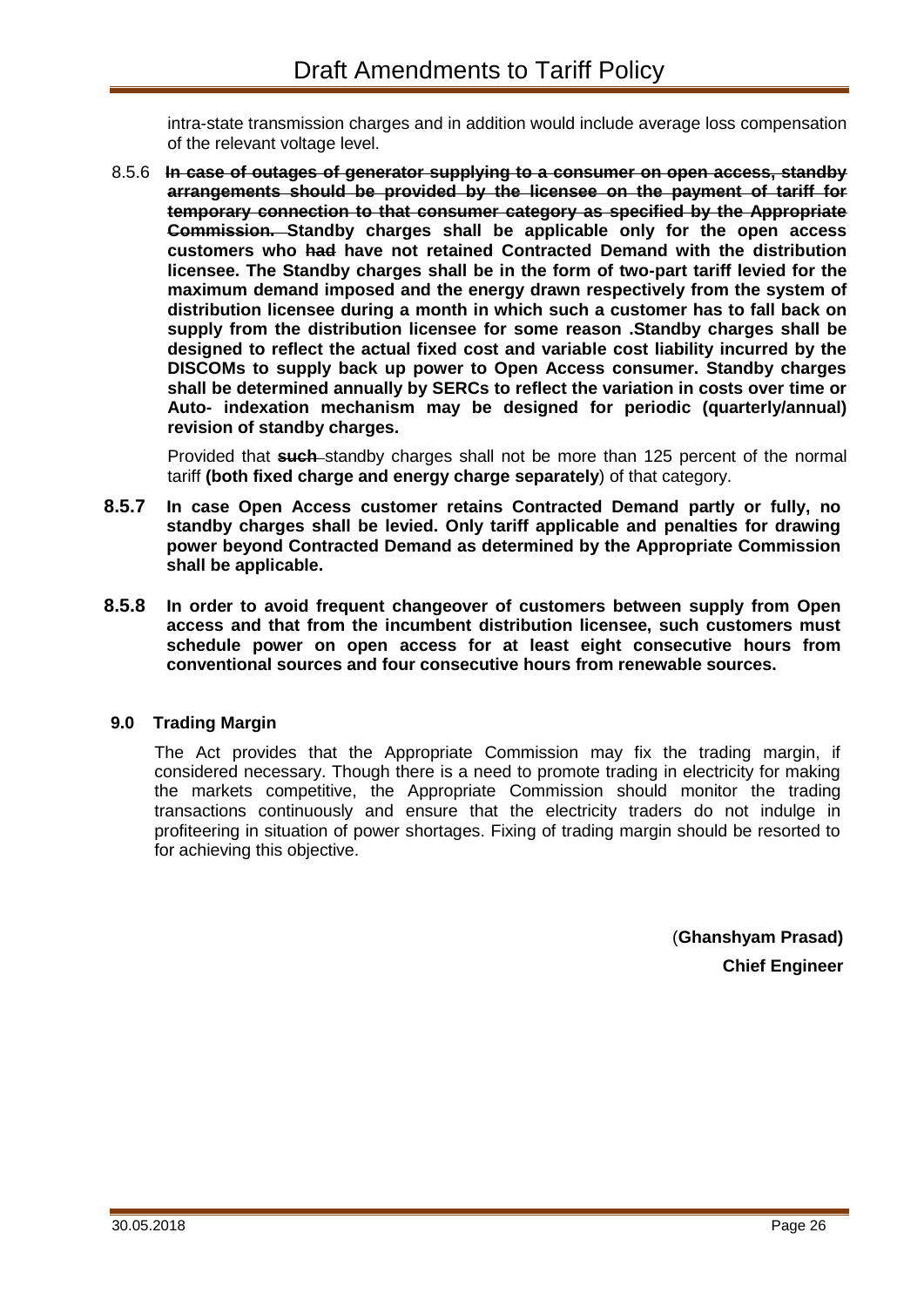#### **APPENDIX**

### **SALIENT FEATURES OF THE APPROVED R&R PROVISIONS FOR HYDRO POWER PROJECTS**

#### **1. SCOPE OF COVERAGE**

The following provisions shall be applicable even if one family is affected by the development of a Hydro Power Project.

#### **2.DEFINITION OF PROJECT AFFECTED FAMILIES (PAFs)**

A Project Affected Family (PAF) shall mean a family whose place of residence or other property or source of livelihood has been affected by the development of a hydro project and who have been residing in the affected zone for two years preceding the date of declaration of notification under Section-11 of the LARR Act. The affected family would also include squatters.

#### **3.DEFINITION OF AGRICULTURAL LABOURER**

A person normally residing in the affected zone for two years preceding the date of declaration of the affected zone and earns his/her livelihood principally by manual labour on agricultural land.

#### **4. DEFINITION OF NON-AGRICULTURAL LABOURER**

A person normally residing in the affected zone for two years preceding the date of declaration of the affected zone and who does not hold any land in the affected zone but earns his/her livelihood principally by manual labour or as rural artisan or a service provider to the community.

#### **5. DEFINITION OF SQUATTERS**

A family occupying Government land in the affected zone without a legal title, at least for 5 years prior to the date of declaration of notification under Section-11 of LARR Act.

#### **6.REHABILITATION/RESETTI EMENT COLONIES**

This policy aims to provide built up houses to Project Affected Families (PAFs) who get displaced due to the development of hydro projects to the extent possible. However, wherever opted for, liberal House Construction Allowance would be given in lieu.

#### **7.TRAINING AND CAPACITY BUILDING**

This policy also emphasizes the need to provide training to the Project Affected Families as well as to the local population for a sustained livelihood. Special training programmes from ITIs aimed at providing the required skills

to the local population would be undertaken by the Project developers at least six months prior to commencement of construction. This is expected to boost the employability of the PAFs and other people residing in the vicinity of the project.

#### **8. ADDITIONAL PROVISIONS**

This policy envisages additional provisions for Project Affected Families such as:

- o scholarships for meritorious students,
- o extension of medical facilities,
- o marriage grants,
- o subsistence grants,